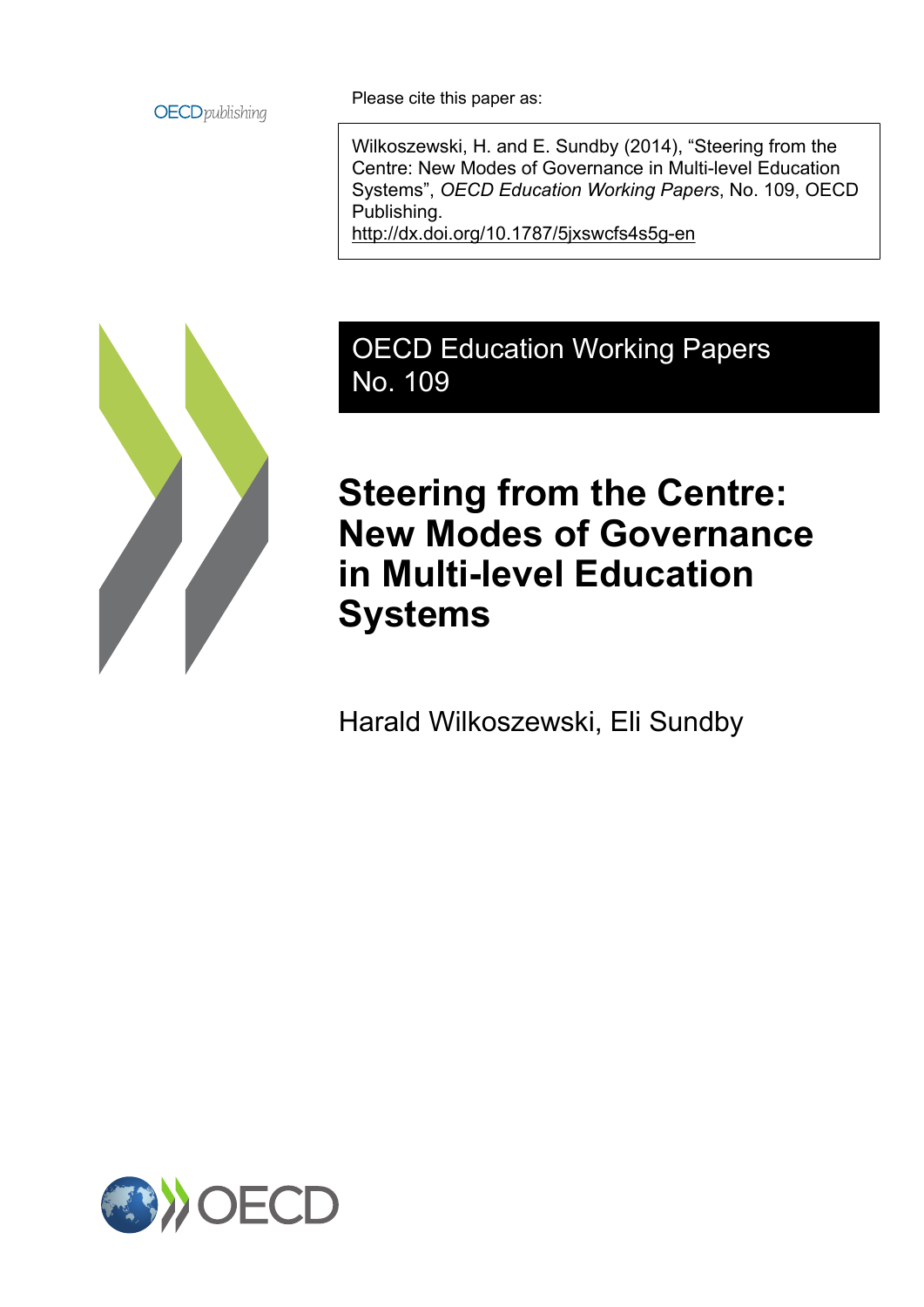# **Unclassified EDU/WKP(2014)8**

Organisation de Coopération et de Développement Économiques Organisation for Economic Co-operation and Development **17-Nov-2014**

\_\_\_\_\_\_\_\_\_\_\_\_\_ **English - Or. English**

#### **DIRECTORATE FOR EDUCATION AND SKILLS**

# **STEERING FROM THE CENTRE: NEW MODES OF GOVERNANCE IN MULTI-LEVEL EDUCATION SYSTEMS**

\_\_\_\_\_\_\_\_\_\_\_\_\_\_\_\_\_\_\_\_\_\_\_\_\_\_\_\_\_\_\_\_\_\_\_\_\_\_\_\_\_\_\_\_\_\_\_\_\_\_\_\_\_\_\_\_\_\_\_\_\_\_\_\_\_\_\_\_\_\_\_\_\_\_\_\_\_\_\_\_\_\_\_\_\_\_\_\_\_\_\_

**Education Working Paper No. 109**

**by Harald Wilkoszewski and Eli Sundby**

*This Working Paper was written by Harald Wilkoszewski (IMEP-Division) and Eli Sundby (Norwegian Ministry of Education and Research) for the Governing Complex Education Systems (GCES) project and explores innovative governance strategies for the central level in education systems. It identifies core features of multilevel governance and introduces a simple analytical categorisation of modes of governance. Empirical cases on Norway, Germany, and the European Union illustrate how these systems design the role for the central level. A comparative analysis unearths several communalities, such as multi-staged policy processes, transparency and publicity, and soft sanctions. The paper concludes that the Open Method of Coordination, even though often criticised for its inefficiencies, might serve as a promising template for national approaches to soft governance in education.* **international from the name of any territorial from the name of any territorial from the name of any territorial from the name of any territorial from the name of any territorial from the name of any territorial from the** 

Harald Wilkoszewski, Analyst (Lead Author), OECD, CERI (Harald.Wilkoszewski@oecd.org) Eli Sundby, Deputy Director General, Norwegian Ministry of Education and Research (Eli.Sundby@kd.dep.no)

#### **JT03366386**

**Complete document available on OLIS in its original format** *This document and any map included herein are without prejudice to the status of or sovereignty over any territory, to the delimitation of*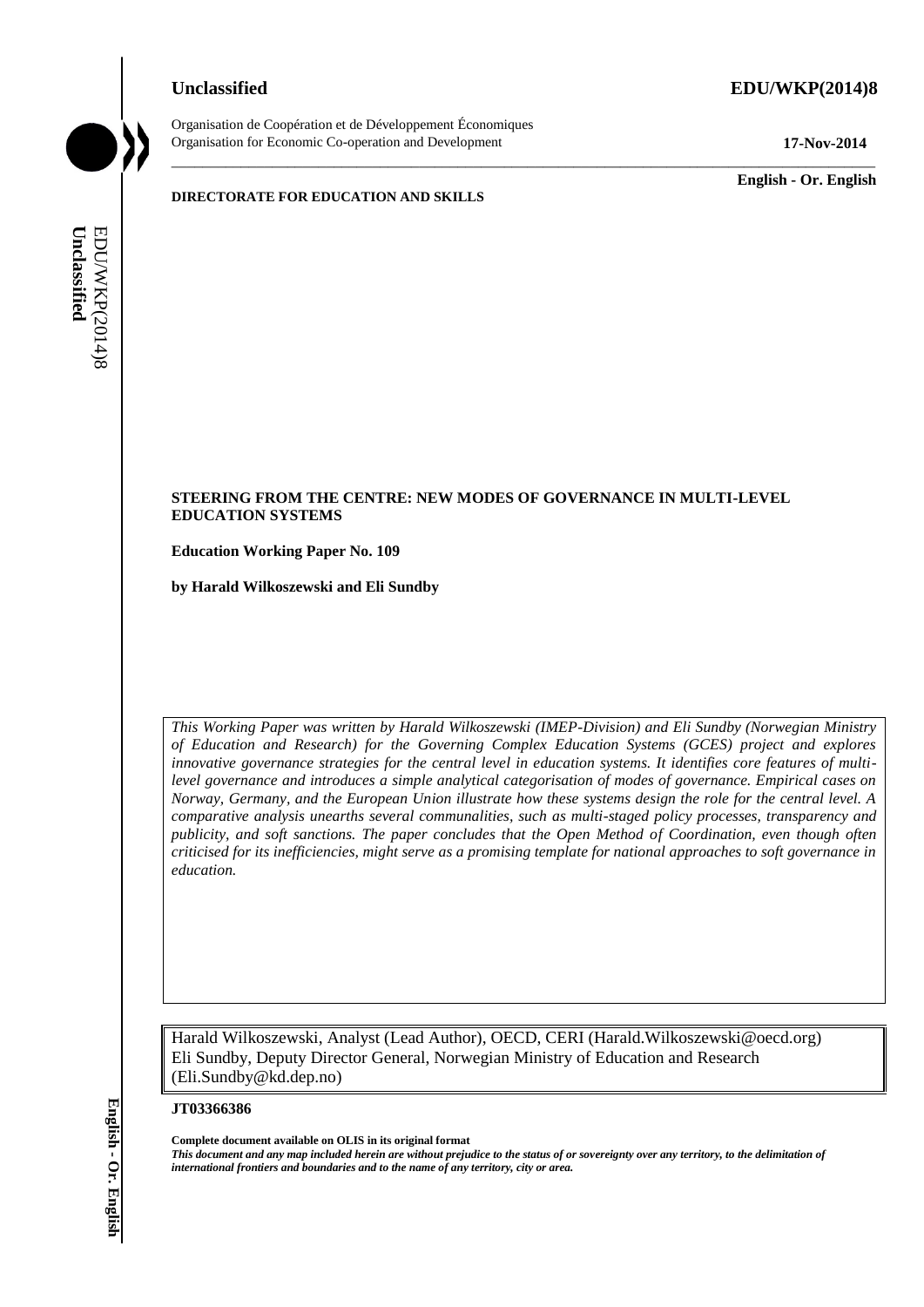# **OECD EDUCATION WORKING PAPERS SERIES**

OECD Working Papers should not be reported as representing the official views of the OECD or of its member countries. The opinions expressed and arguments employed herein are those of the author(s).

Working Papers describe preliminary results or research in progress by the author(s) and are published to stimulate discussion on a broad range of issues on which the OECD works. Comments on Working Papers are welcome, and may be sent to the Directorate for Education and Skills, OECD, 2 rue André-Pascal, 75775 Paris Cedex 16, France.

This document and any map included herein are without prejudice to the status of or sovereignty over any territory, to the delimitation of international frontiers and boundaries and to the name of any territory, city or area.

You can copy, download or print OECD content for your own use, and you can include excerpts from OECD publications, databases and multimedia products in your own documents, presentations, blogs, websites and teaching materials, provided that suitable acknowledgement of OECD as source and copyright owner is given. All requests for public or commercial use and translation rights should be submitted to *rights@oecd.org*.

Comment on the series is welcome, and should be sent to edu.contact@oecd.org.

This working paper has been authorised by Andreas Schleicher, Director of the Directorate for Education and Skills, OECD.

# www.oecd.org/edu/workingpapers

Copyright OECD 2014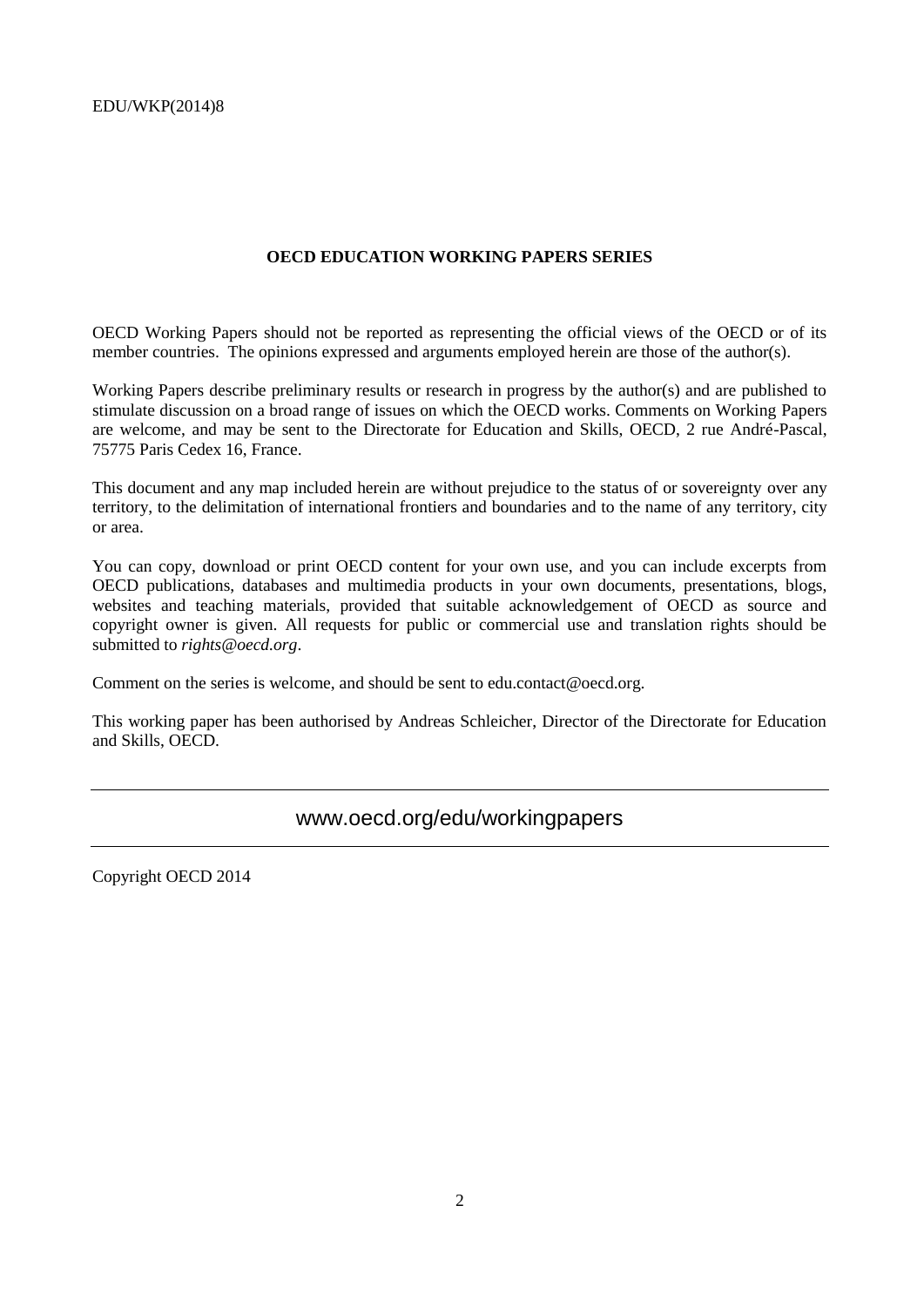# **TABLE OF CONTENTS**

| 3.1 The Norwegian Consultation Scheme between the central government and the municipal level  14<br>Results of LvO: Enhanced co-operation, education monitoring, and spill-over effects20 |  |
|-------------------------------------------------------------------------------------------------------------------------------------------------------------------------------------------|--|
|                                                                                                                                                                                           |  |
|                                                                                                                                                                                           |  |
|                                                                                                                                                                                           |  |

# **Tables**

| Table 7. Comparison of soft modes of governance: Norway, Germany, European Union26 |  |
|------------------------------------------------------------------------------------|--|

# **Boxes**

| Box 3. EU benchmarks for 2020 for ECEC and primary and secondary education 24 |  |
|-------------------------------------------------------------------------------|--|
|                                                                               |  |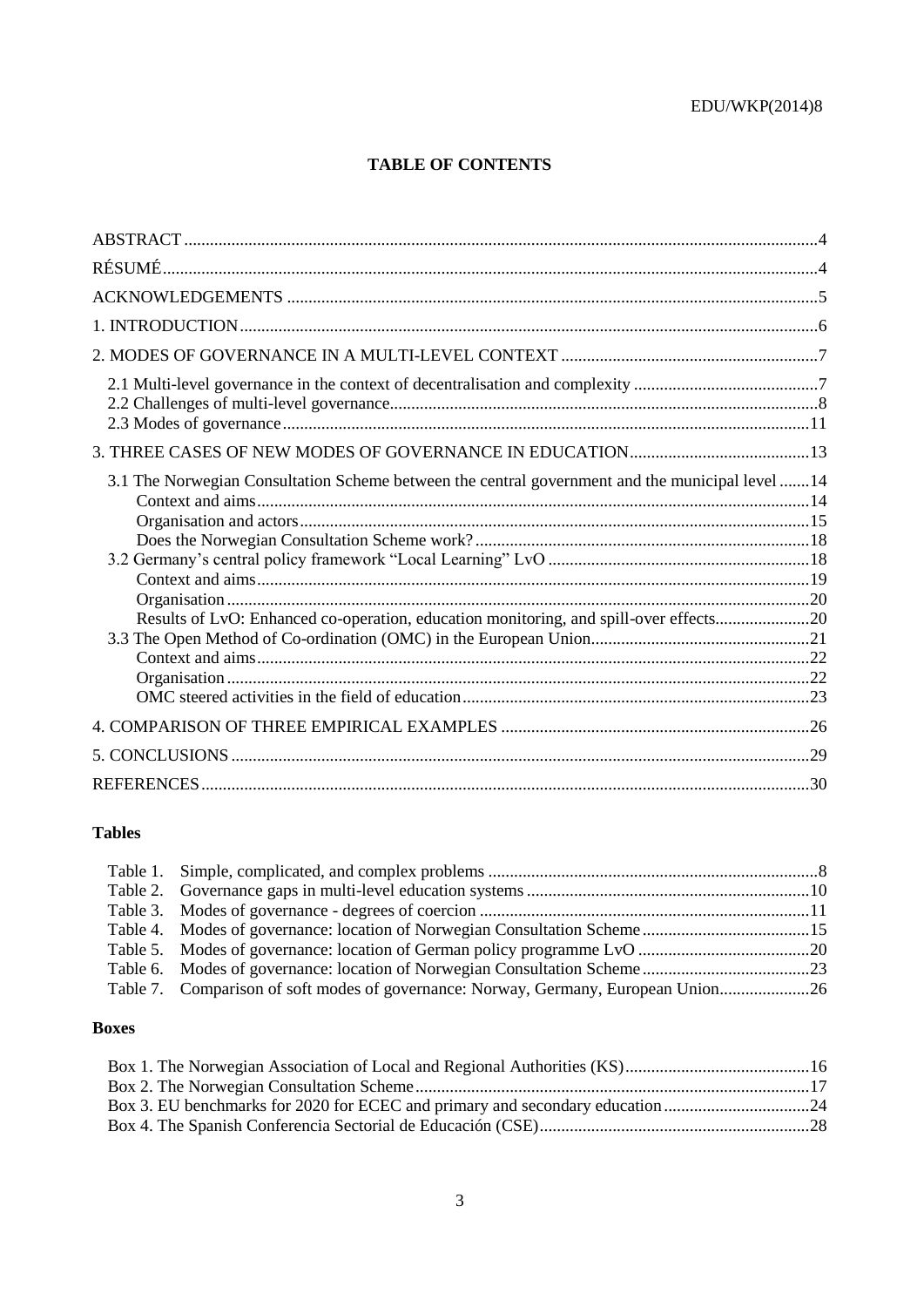#### **ABSTRACT**

The governance of complex, decentralised, multi-level education systems poses two fundamental questions for both policy- and research discussions: What are innovative contemporary governance strategies for the central level in education systems? How can these approaches be described and analysed to identify commonalities that might help to understand how and if they work? In addressing these questions, this paper's aim is twofold: first, to inform the policy-discussion by presenting empirical examples of new governance mechanisms that central governments use to steer systems across their levels; and second, to contribute to the conceptual discussion of how to categorise and analyse the evolution of new governance structures. To do so, the paper starts with identifying core features of multi-level governance and the respective conceptual gaps it produces. It then introduces a simple analytical categorisation of modes of governance. An analysis of three empirical cases (an institutionalised exchange between governance levels in Norway, a capacity building programme in Germany, and the Open Method of Coordination within the European Union) then shows how various education systems address these gaps and design the role of the central level in complex decision-making structures. A comparison of the three cases identifies – despite the heterogeneity of the cases – several communalities, such as multi-staged policy processes, transparency and publicity, and soft sanctions. The paper concludes that the Open Method of Coordination, even though often criticised for its inefficiencies, might serve as a promising template for national approaches to soft governance in education. Further research on OECD education systems is needed to gather more empirical examples; these may help to get a better understanding of what is needed for successful steering from the central level in decentralised contexts.

# **RÉSUMÉ**

La gouvernance des systèmes éducatifs complexes, décentralisés et multi-niveaux pose deux questions fondamentales dans le cadre du débat pour l'action publique et la recherche : Actuellement, quelles sont les stratégies novatrices de gouvernance centrale dans les systèmes éducatifs ? Comment ces approches peuvent-elles être décrites et analysées afin d'identifier les points communs à même d'expliquer comment elles fonctionnent, et si elles fonctionnent correctement ? Le présent document aborde ces questions dans un double objectif : tout d'abord, pour informer la discussion politique en présentant des exemples empiriques de nouveaux mécanismes de gouvernance que les pouvoirs publics emploient pour diriger les systèmes à tous leurs niveaux ; et, d'autre part, pour contribuer au débat conceptuel sur la façon de classer et d'analyser l'évolution des nouvelles structures de gouvernance. Pour ce faire, l'analyse commence par définir les fonctionnalités principales de la gouvernance à plusieurs niveaux ainsi que les lacunes conceptuelles respectives qu'elle engendre. Elle introduit ensuite une classification analytique simple des modes de gouvernance. Ensuite sont présentés trois cas empiriques (un échange institutionnalisé entre les niveaux de gouvernance en Norvège, un programme de renforcement des capacités en Allemagne et la méthode ouverte de Coordination au sein de l'Union européenne), montrant comment différents systèmes éducatifs comblent ces lacunes et conçoivent le rôle du gouvernement central dans les structures décisionnelles complexes. Malgré l'hétérogénéité de ces trois cas, leur comparaison identifie plusieurs points communs, tels que les processus d'action publique en plusieurs étapes, la transparence et la diffusion des informations, et les sanctions modérées. Le document conclut que la Méthode Ouverte de Coordination, bien que souvent critiquée pour son inefficacité, pourrait servir de modèle prometteur pour des approches nationales de gouvernance souple dans le domaine de l'éducation. Davantage de recherches sur les systèmes éducatifs des pays de l'OCDE sont nécessaires pour recueillir des exemples plus empiriques ; ceux-ci peuvent aider à mieux comprendre ce qui est nécessaire pour une direction efficace du gouvernement central dans des contextes décentralisées.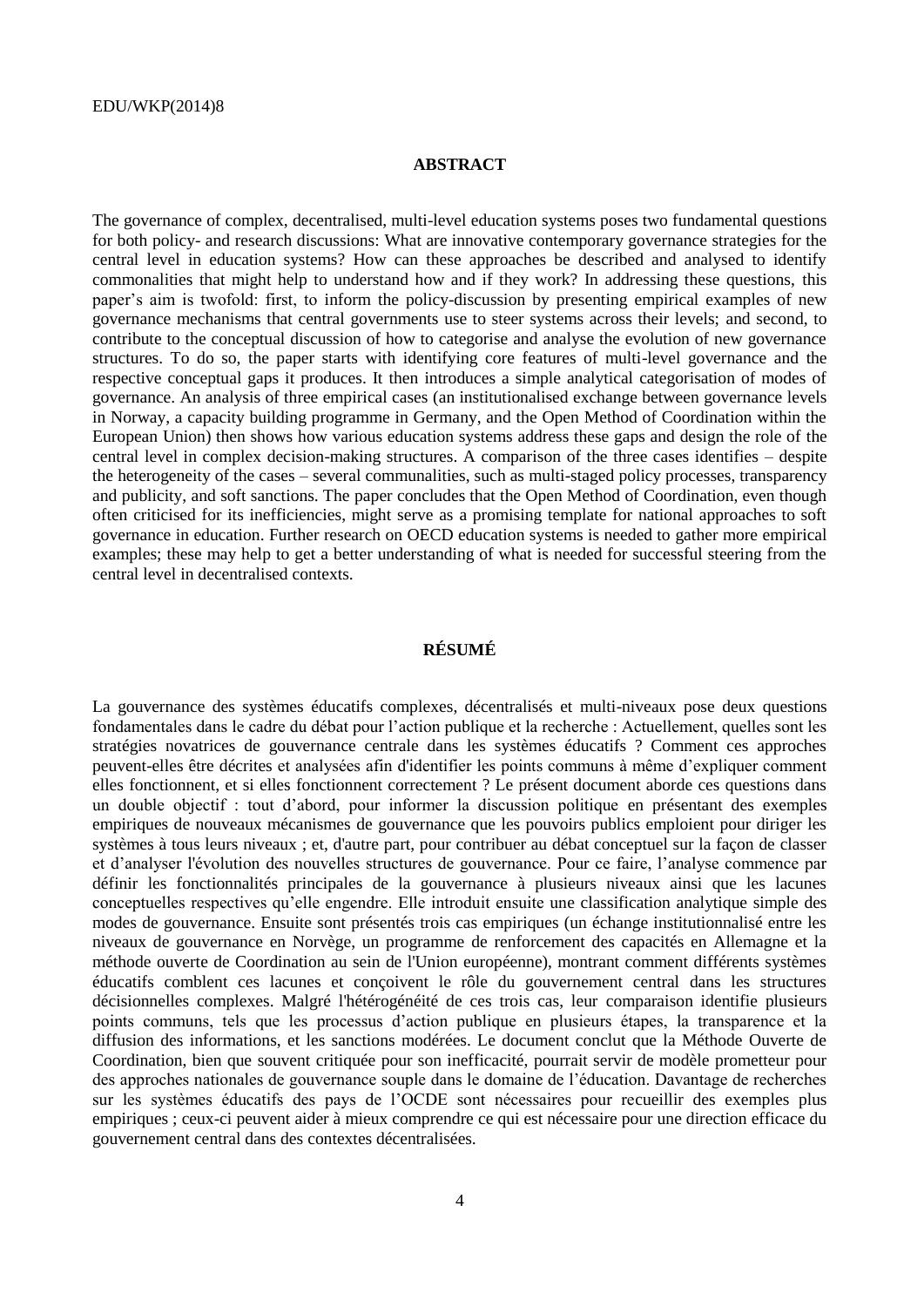### **ACKNOWLEDGEMENTS**

Within the OECD Secretariat, the authors would like to thank Tracey Burns, Lucie Cerna, Sean Snyder, Siv Hilde Lindstrøm, Patrick Blanchenay, and Florian Köster for their valuable comments on the drafts of this paper, Alina Kleinn for helpful research on the cases of Spain and Chile, and Leonora Lynch-Stein and Elisabeth Villoutreix for editorial support. The authors would also like to thank Henno Theisens (The Hague University of Applied Sciences, The Netherlands), Marius Busemeyer (University of Konstanz, Germany), and Dirk Van Damme (OECD Secretariat) for their reviews and the Governing Board of the Centre for Educational Research and Innovation (CERI) for their comments.

> *Harald Wilkoszewski Analyst, OECD Secretariat, CERI, Paris*

*Eli Sundby Deputy Director General, Norwegian Ministry for Education and Research, Oslo*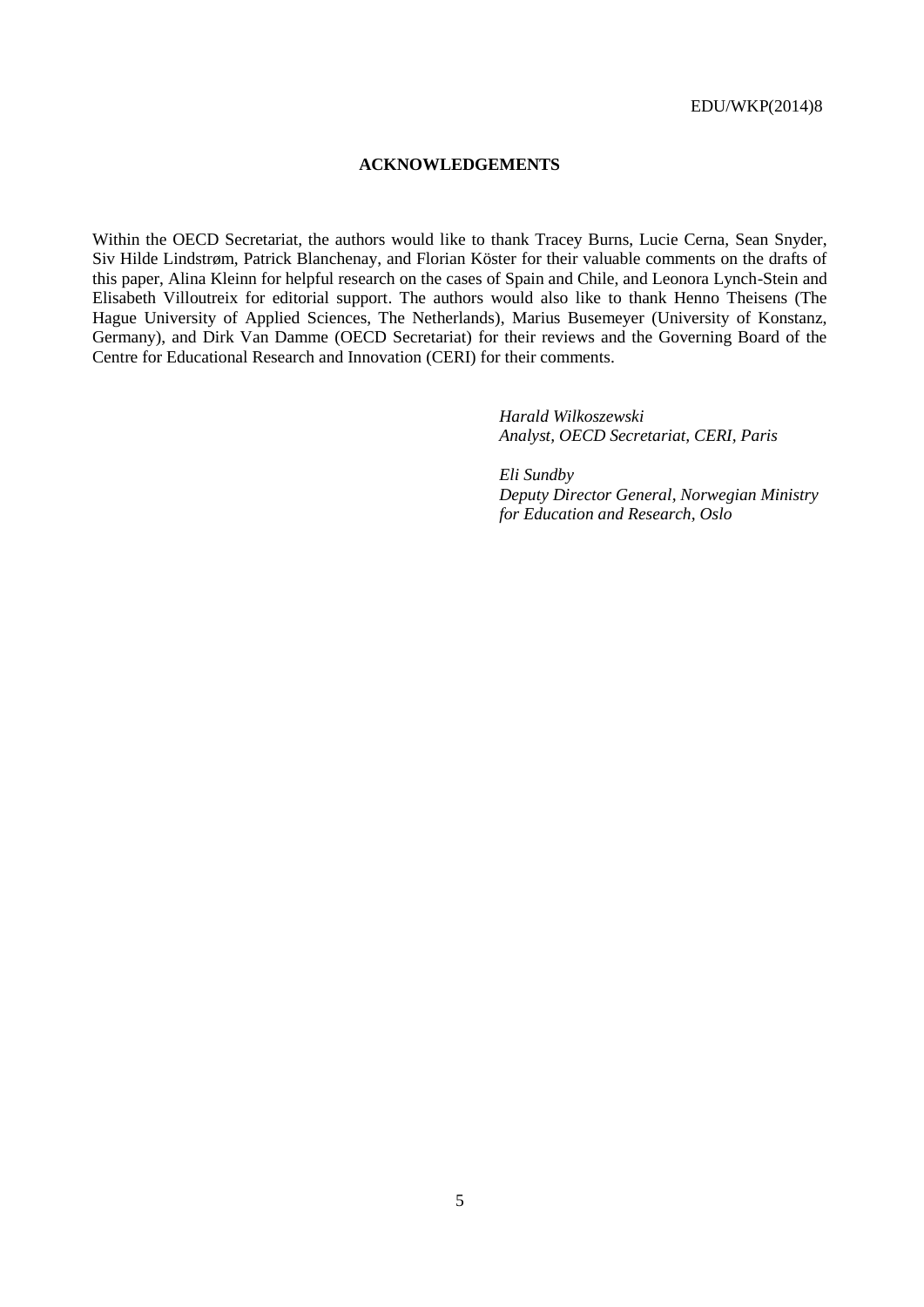# **1. INTRODUCTION**

The governance of complex, decentralised, multi-level education systems poses two fundamental questions for both policy- and research discussions: What are innovative contemporary governance strategies for the central level in education systems? How can these approaches be described and analysed to identify commonalities that might help to understand how and if they work? In addressing these questions, this paper's aim is twofold: first, to inform the policy-discussion by presenting empirical examples of new governance mechanisms that central governments use to steer systems across their levels; and second, to contribute to the conceptual discussion of how to categorise and analyse the evolution of new governance structures. The paper has been developed for the OECD's project on "Governing Complex Education Systems".<sup>1</sup>

In light of increasingly complex and decentralised governance structures, countries across the OECD are searching for innovative models that allow them to achieve their national objectives more effectively within a multi-level context in various policy fields. The field of education, in particular, has undergone far-reaching changes in the past decades with more and more decentralised decision-making structures becoming prevalent across most OECD-countries, reflecting the fact that the public good of education has itself become increasingly complex. A higher degree of decentralisation in most systems has also contributed to rising complexity, as the rationale that the organisation of primary and secondary education as part of public services is best suited for decision-making, ownership, and administration on the local level has gained widespread acceptance.

This decentralisation process has been accompanied by the involvement of an increasing number of actors and stakeholders (teachers, parents and students) moving the locus of power to the periphery, while still holding the central level, i.e. national ministries of education, responsible for ensuring high quality, efficient, equitable and innovative education. In order to manoeuvre through these complex and highly dynamic system layouts, a range of central governments have adapted their steering strategies to include more flexible (*softer*) instead of more rigorous (*harder*) mechanisms.

The paper at hand seeks to find common features across these new steering methods to understand how and if they work. It will first briefly introduce the concept of multi-level governance and its related challenges in a decentralised and complex system context. It will then present a basic classification that allows for describing classical and new governance modes. In the subsequent part, the paper will present and discuss policy programmes and processes from Norway and Germany as empirical examples of new modes of governance in the field of education. The paper then compares these two mechanisms with the *Open Method of Co-ordination* (OMC) of the European Union (EU). This is a novel approach as OMC in the existing literature has only been compared to other modes of governance on the supranational or intergovernmental level (Meyer 2011, Schäfer 2004) and thus far not on the national level (for the impact of OMC on national policies see Heidenreich and Zeitlin 2009).

In general, there seems to be a lack of research literature on new modes of governance applied in national settings. Despite the widespread use of these modes in many countries, in particular in the education sector, little has been done to describe and study these methods in a systematic way. This paper argues that OMC may serve as a useful foil and apt model to analyse new governance modes on the national level in the field of education, as the underlying commonality of all three presented systems is that the centre (national governments and the EU respectively) have no or very little formal competency in the field of education.

 $\frac{1}{1}$ 

<http://www.oecd.org/edu/ceri/gces>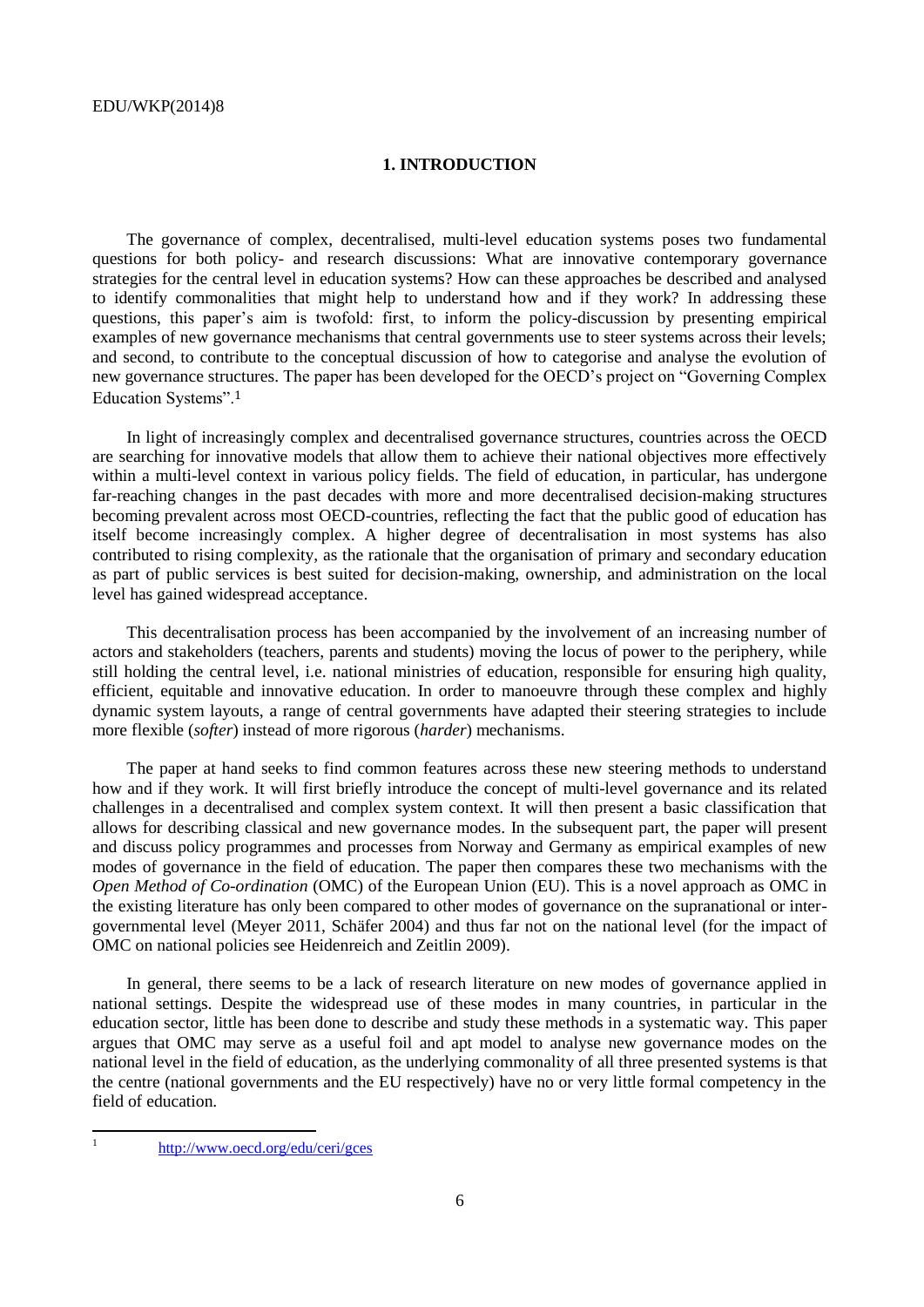# **2. MODES OF GOVERNANCE IN A MULTI-LEVEL CONTEXT**

Multi-level governance essentially means that political tasks and functions are shared between actors located on different levels of the system: supranational, national, regional, and local. The analytical concept of multi-level governance has gained significant attention within the policy as well as the research arena (e.g. Hooghe and Marks (2002), for earlier work on "multi-layered intergovernmental policy" see Marks (1992)). The reason for this is the development of international organisations such as the European Union and the devolution of competences from the central level to either those organisations or lower levels in a whole range of policy fields, e.g. with regard to agricultural or competition policies on the European level or educational policies on the national level.

#### **2.1 Multi-level governance in the context of decentralisation and complexity**

Multi-level governance not only describes the static distribution of political power across the system but also the dynamic relationships between the various actors and their mutual dependency. It indeed is a complex field of study as the process of devolution is not a linear one but tends to alternate between decentralisation and recentralisation, sometimes resulting in overlapping political, fiscal and administrative competence across the levels. Schmitter (2004: 49) offers the following definition of multi-level governance: It is "an arrangement for making binding decisions that engages a multiplicity of politically independent but otherwise interdependent actors – private and public – at different levels of territorial aggregation in more-or-less continuous negotiation/deliberation/ implementation, and [...] does not assign exclusive policy *compétence* [accentuation by the author] or assert a stable hierarchy of political authority to any of these levels."

Piattoni (2009), following Schmitter, argues that multi-level governance is rooted in three phenomena that have emerged in modern political systems:

- 1. *political mobilisation*, i.e. the involvement of relevant stakeholders in the political process (*politics*), takes place not only within and through classical political institutions and their procedures, but also via new channels. In addition, progress in communication technologies has made the response to political agendas or politically pressing topics more immediate and fluid (Castells et al., 2006);
- 2. within *policy-making*, rigid distinctions between policy-makers and addressees or recipients of policies as well as between public and private actors no longer hold; also the borders between central and local levels are increasingly blurred (Rhodes 2007, Stoker 1998): in a wide range of public goods, public-private partnerships have been established (Newman and Clarke 2009). The increased use of networks and transnational co-operation represent new forms of governance modes. Examples for this are private law arrangements in the care sector where individuals consume public services from private suppliers, as well as standard-setting in the area of industrial production (Papadopoulos 2013);
- 3. as a result, established political institutions (*polity*) are undergoing structural changes, as they have to open up to new actors and stakeholders.

These three phenomena have contributed to a more complex layout of governance systems and can be clearly observed in the field of education. In particular in decentralised systems, but also in still relatively centralised systems, for example France, new stakeholders and actors have become relevant in the decision-making process: students, parents, teachers, school leaders, trade unions, and employers increasingly demand to have a say when it comes to educational reform (Hooge et al., 2012).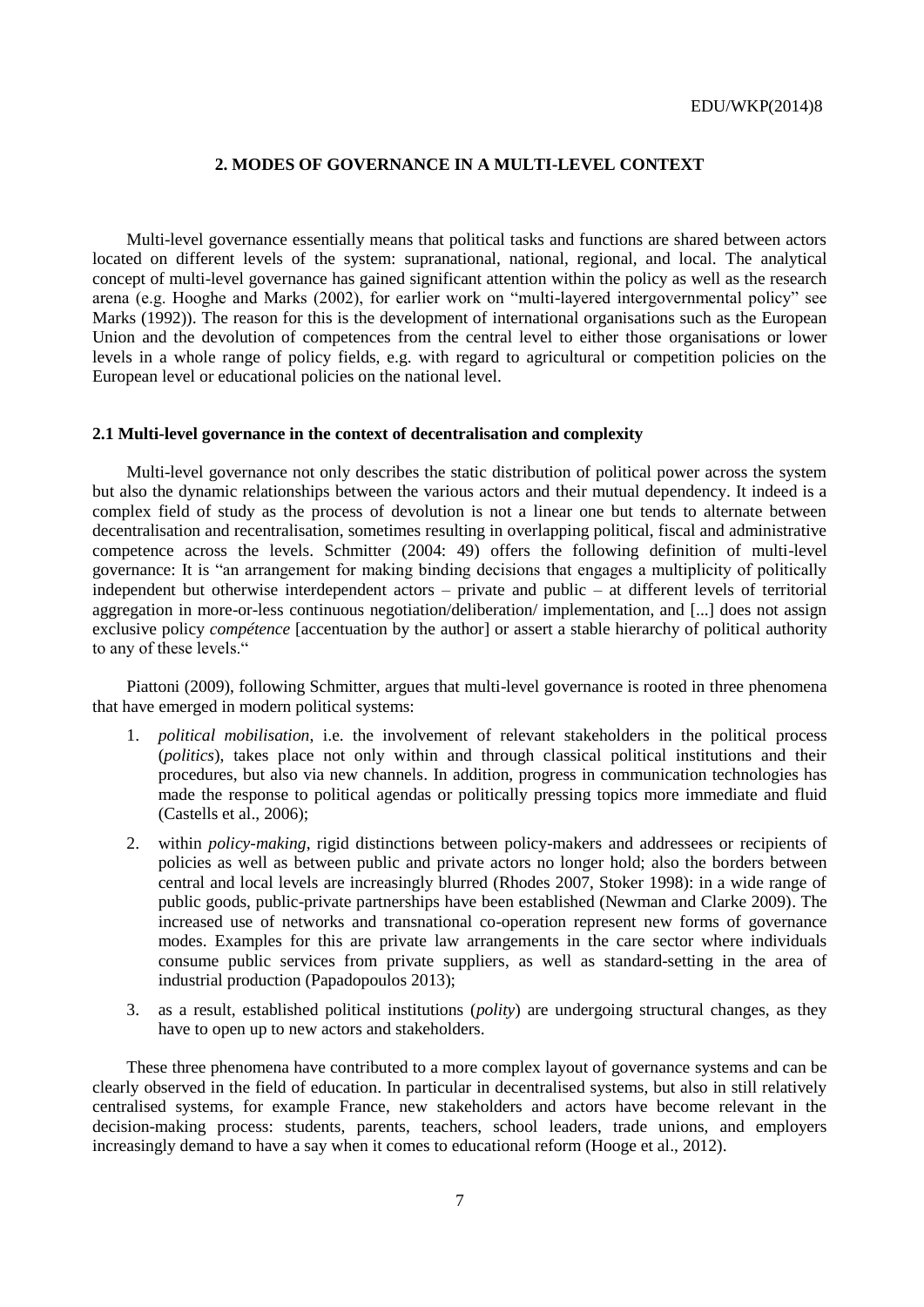#### EDU/WKP(2014)8

Increasing diversity in modern societies has also added to more complex demands towards policies. A proxy for this development is the share of international migrants as a percentage of the total population, which has gone up for the large share of countries since the 1960s.

Countries like Australia, Canada, New Zealand, and the United States are traditional immigration countries and continue to increase their numbers of foreign-born population. European countries like Germany, Luxembourg, and Switzerland now can be considered part of this group, too. In 2010, Finland, Iceland, Ireland, Greece, and Italy all experienced highly significant increases in international migrants relative to 1985 figures (OECD 2013).

Finally, education per se can be regarded as a complex policy endeavour. Snyder (2013) in his paper, building on earlier work by Glouberman and Zimmerman (2002), draws the distinction between "simple, complicated and complex" problems and categorises the example of "raising a child" as a complex task (see Table 1). As a complex field, education is a "space of constant flux and unpredictability. There are no right answers, only emergent behaviours (…)" (Snyder 2013: 8).

| Following a recipe                            | Sending a rocket to the moon                                                                  | Raising a child                                                                     |
|-----------------------------------------------|-----------------------------------------------------------------------------------------------|-------------------------------------------------------------------------------------|
| Recipes are essential.                        | Formulae are critical.                                                                        | Formulae have limited application.                                                  |
| Recipes are easily replicated.                | Sending one rocket increases<br>assurance that the next will be ok.                           | Raising one child gives experience,<br>but no assurance of success with<br>another. |
| Expertise is helpful but not required.        | High levels of expertise in multiple<br>fields needed.                                        | Expertise can contribute but is<br>neither necessary nor sufficient for<br>success. |
| Produce standardised product.                 | Rockets are similar in critical ways.                                                         | Each child is unique and must be<br>approached individually.                        |
| Best recipes give good results every<br>time. | There is a high degree of certainty in<br>the outcome once the original issues<br>are solved. | Uncertainty of outcome remains.                                                     |

#### **Table 1. Simple, complicated, and complex problems**

Source: Snyder (2013: 7)

Evidence for this notion of unpredictability of educational reform comes from an OECD case study on the Netherlands (van Twist et al. 2013), which looked at policy instruments aiming at reducing the number of underperforming primary schools in a system with a long tradition of school autonomy. The instruments combined policy guidelines and formal law to increase the power of the School Inspectorate. The study shows that while the policy was successful in reducing the overall number of underperforming schools, single schools reacted very differently to the reform: the performance of some schools deteriorated even further after the implementation of the measures, resulting in vicious cycles. These results mean that modern governance strategies cannot follow a simple cause-and-consequence rationale – a logic that usually underlies classical top-down steering approaches.

#### **2.2 Challenges of multi-level governance**

As a cause and a consequence to complexity alike, structural changes in education systems have emerged: responsibilities in the field of education have been transferred to lower levels in many OECD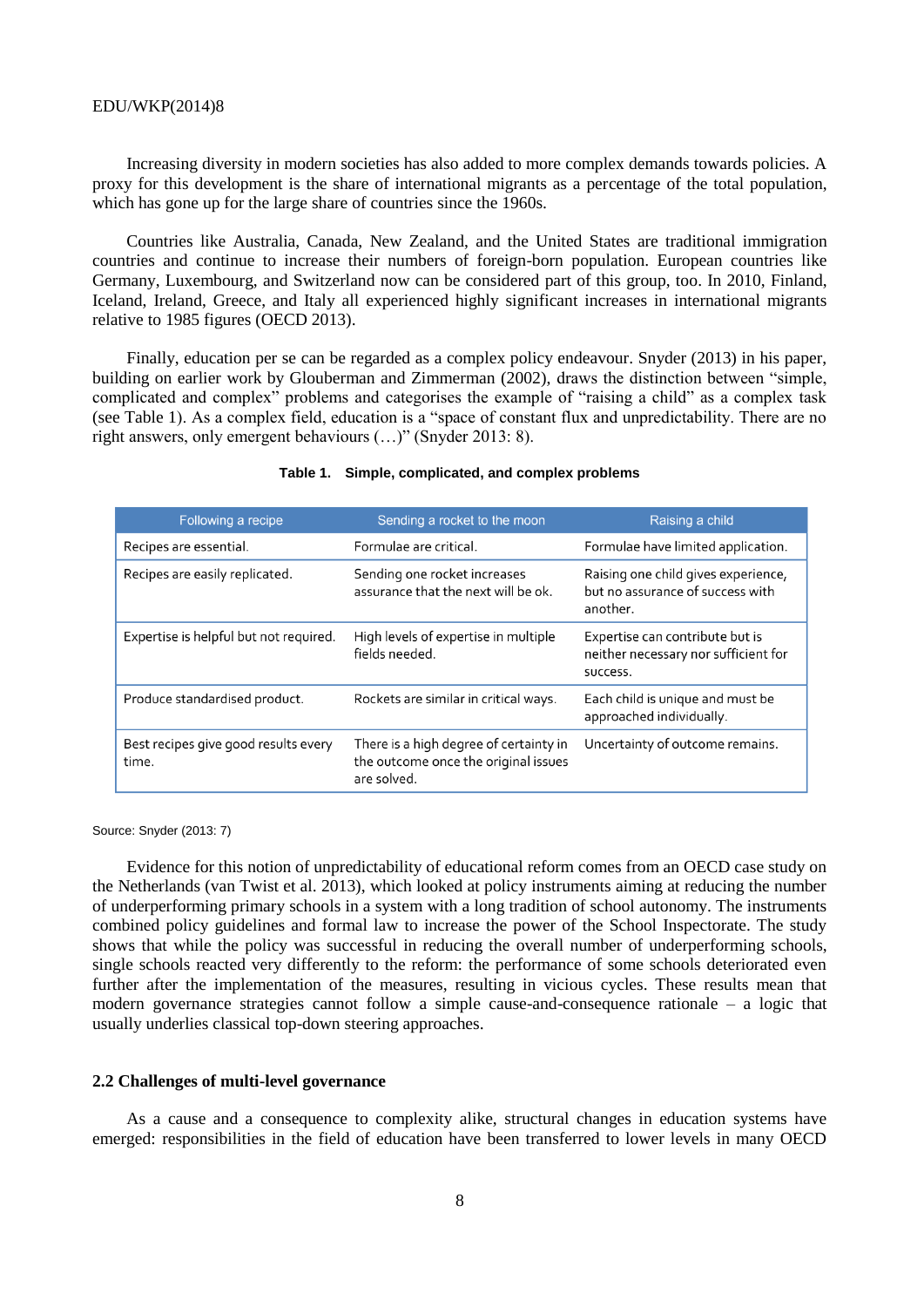countries. This has allowed local authorities, school boards and schools a greater degree of freedom to respond to diverse and local demands. While there are some differences across countries, the largest proportion of decisions in education systems nowadays is made at a level other than the central level. For example, at the lower secondary level in public schools 64% of all decisions on the organisation of instruction, personnel management, planning and structures, and resources management are taken on the school, local, regional or sub-regional level (OECD 2012c).

Furthermore, in many countries the provision of public goods also has not simply devolved to regional, local or school levels. Governance tools such as lump sum funding, strengthening of stakeholders, horizontal accountability (Hooge et al. 2012), and holding local authorities and schools accountable through performance indicators have changed the nature of the relationship between the central, regional and local levels, moving away from a hierarchical relationship to a division of labour with greater interdependence and self-regulation. Current education systems are, therefore, increasingly characterised by multi-level governance where the links between multiple actors operating at different levels are to a certain extent fluid and open to negotiation, in which trust plays a crucial role (Cerna 2014).

A main challenge in multi-level systems is the question of who retains the responsibility for oversight and steering. This is particularly true for the education sector, as there is a general trend towards more comparability and compatibility of curricula and education outcomes across regions and countries: even in very decentralised systems the central level will need to retain some steering capacity, if national or international standards are to be monitored and met (OECD 2012b, Burns and Wilkoszewski 2013). Hence, the inherent asymmetry between the various governance levels in multi-level contexts persists. This asymmetry leads to governance gaps in seven areas: information, capacity, fiscality, policy, objectives and accountability (Charbit, 2011; Charbit and Michalun, 2009, see Table 2 on the next page).

National education ministries in OECD education systems have started to use various strategies and approaches to close these governance gaps, while trying to develop or maintain steering competence at the central level. In light of the complex nature of education as a field of political action as well as the necessity to involve more stakeholders and to account for new societal trends and demands, the traditional mode of governance appears insufficient. A vertical governance structure from the centre to the lower levels of political action, cannot serve as the model of choice. Softer modes of governance have emerged and complement or even substitute for classical steering mechanisms of rigid regulatory or fiscal controls. The following section will present a framework to grasp this empirical and conceptual haziness.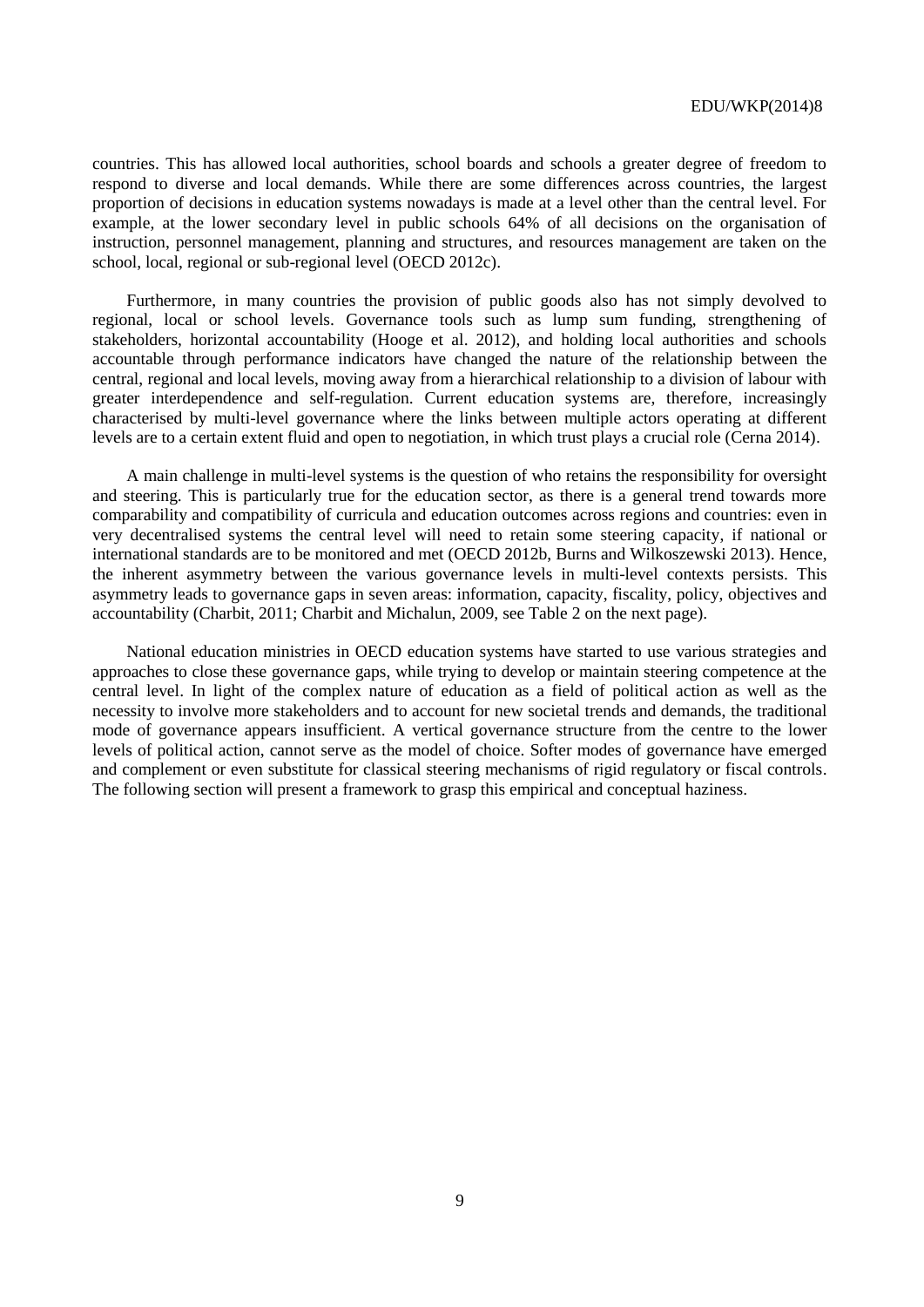# **Table 2. Governance gaps in multi-level education systems**

| Governance gap            | <b>Description</b>                                                                                                                                                                                                                                                                                                                                                                                                                                                                                                                                                                                                                                         |
|---------------------------|------------------------------------------------------------------------------------------------------------------------------------------------------------------------------------------------------------------------------------------------------------------------------------------------------------------------------------------------------------------------------------------------------------------------------------------------------------------------------------------------------------------------------------------------------------------------------------------------------------------------------------------------------------|
| Information gap           | The central governance level often has better access to quality information (e.g.,<br>comparative data on school performance) than the local level. Also, the central level<br>usually has better capacity to use this information. At the same time, the local level<br>has direct access to information on how policy reforms affect schools - data that the<br>central level first needs to gather. This information asymmetry on both sides can<br>hinder the successful implementation of educational policies.                                                                                                                                       |
| <b>Capacity gap</b>       | This gap occurs when there is a lack of human capital and financial resources<br>between levels of government. In education it often is connected with the<br>information gap, the use of knowledge or the development of necessary institutional<br>structures on the local level.                                                                                                                                                                                                                                                                                                                                                                        |
| <b>Fiscal gap</b>         | Sub-national governments' own revenues (taxes and fees) often exceed their<br>expenditure responsibilities in education, while the lower levels in the system suffer<br>from too few financial means. This financial gap can lead to the dependency of<br>lower levels on the central level, and therefore hinder co-operation and exchange.                                                                                                                                                                                                                                                                                                               |
| Policy gap                | This gap results from the incoherence between sub-national policy needs and<br>national level policy initiatives. It can occur when ministries take a purely vertical<br>approach to policy issues that are inherently cross-sectoral. This gap is closely<br>related to the information gap, e.g. when national education ministries do not take<br>into account (or do not have access to) necessary data on the needs of schools.                                                                                                                                                                                                                       |
| Objective gap             | National education ministries and local governance actors differ in the size of the<br>population and the level of complex policy problems they need to design their<br>reforms for. Therefore, a gap in objective can emerge, when the various levels do<br>not coordinate their aims to make them coherent across policy areas. This is<br>particularly the case when objectives are prioritised asynchronously: a national<br>education ministry might look for strong accountability measures to foster<br>international competitiveness of the system, whereas municipalities might first look<br>for necessary infrastructure and capacity building. |
| <b>Accountability gap</b> | This gap occurs when the necessary institutional quality measurement mechanisms<br>for each governance level are lacking or misplaced: if the central level has no or<br>very little say in school policies - to what extent can it be held accountable for<br>eventual failures? This gap is strongly linked with the capacity and fiscal gaps, as<br>lower levels of governance need the necessary resources to fulfil their<br>responsibilities.                                                                                                                                                                                                        |

Source: Adjusted classification of Charbit (2011: 16)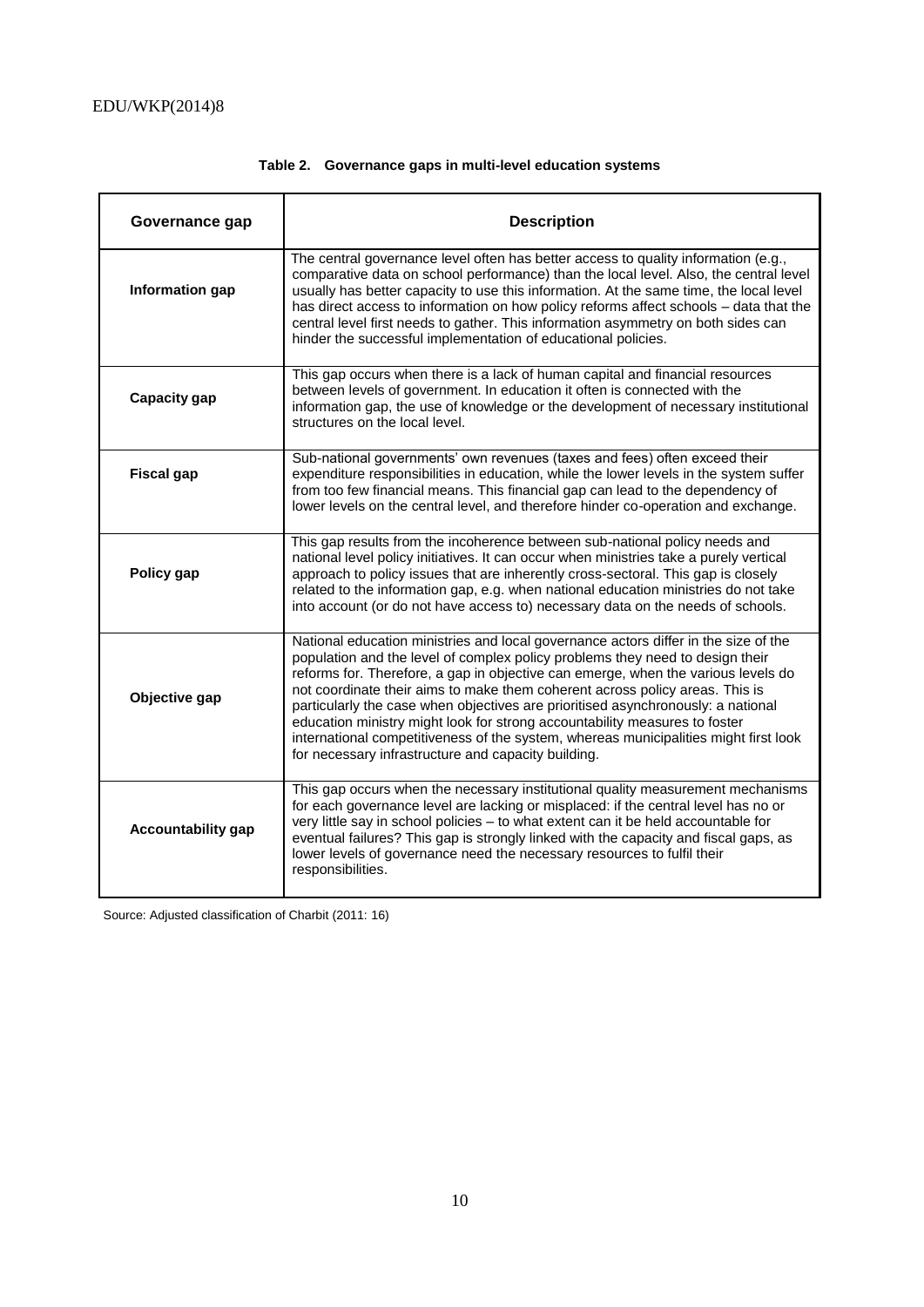#### **2.3 Modes of governance**

One way to bring about clarity into the complex phenomenology of modern governance mechanisms is to classify centre-periphery interactions in relation to their degree of rigidity. To do so, four dimensions of mechanisms can be established: Regulation, Organisation, Financing, and Information (Hood and Margretts, 2009). Within these dimensions, specific governance mechanisms can then be further qualified as either "hard" or "soft". For example, regulatory means are often thought of as "hard" modes of governance because they imply exercising legal authority. This qualification, however, is too simple. All modes of governance can be assessed along the four dimensions. They are classified as either hard or soft depending on the degree of coercion they exercise upon the addressee and the extent to which the implementation of the political measure is controlled, audited and sanctioned (see Table 3; Vabo 2012, see also Radaelli 2003; for a typology of entire education systems see Windzio et al. 2005):

|                   | Modes of governance - dimensions |                 |                    |                         |  |
|-------------------|----------------------------------|-----------------|--------------------|-------------------------|--|
| <b>Mechanisms</b> | Regulations                      | Organisation    | Financing          | Information             |  |
| "Hard"            | <b>Binding</b>                   | Direct action   | Earmarked grant    | Monopoly of ideas       |  |
| "Soft"            | Non-binding                      | Indirect action | <b>Block grant</b> | Competition of<br>ideas |  |

**Table 3. Modes of governance - degrees of coercion**

Source: Vabo (2012)

The distinction between soft and hard laws is not a binary one but a sliding scale. Each mode of governance can encompass both soft and hard mechanisms. *Regulations* like specific laws and law-based guidelines, for example, represent the most typical hard governance modes, particularly if they confer rights to citizens. The stricter the related mechanisms of monitoring, control, and sanction are, the harder the mode becomes. The more freedom the lower level is given in executing the legal regulations, i.e. the less binding they are, the softer the mode becomes. Abbott and Snidal (2000) argue that legal regulations represent both *contracts* and *covenants*: "The realm of 'soft law' begins once legal arrangements are weakened along one or more of the dimensions of obligation, precision, and delegation. This softening can occur in varying degrees along each dimension and in different combinations across dimensions." In other words, laws become softer the more room they leave to their implementation (What has to be implemented and by whom and who is accountable?).

The *organisation of governance* is a second dimension to describe centre-periphery relations and interactions in a political system. Here, direct interventions from the centre to implement and execute reforms on the local level represent hard governance mechanisms; soft governance mechanisms are formed by indirect tools such as policy programmes that provide a framework and enable the local policy makers to independently organise implementation.

When it comes to the implementation of policies, *financial resources* play a central role for the power relations between the centre and the periphery. With political programmes initiated by the central level earmarked grants can be seen as hard modes of governance, as they tie funding to specific targets. Access to these funds is only granted if the local level follows the priorities set by the central level, making them coercive and thus elements of a hard governance mode. Block grants on the other hand reduce the centre's steering-capacity but provide more freedom at the local level within the framework of general goals, which is an increasingly common dynamic in decentralised and complex policy areas such as education.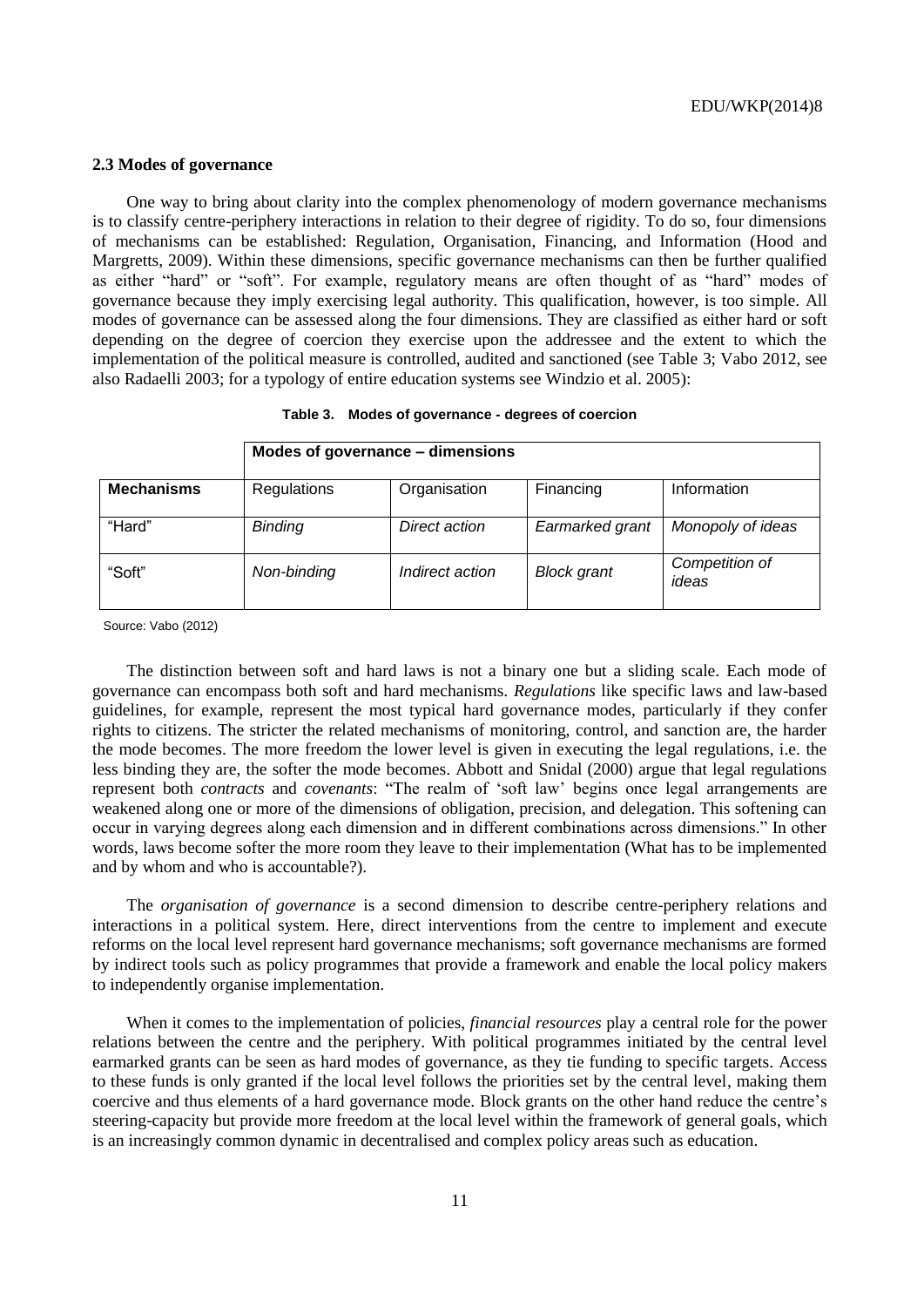#### EDU/WKP(2014)8

Finally, the *flow of information* necessary for policy formation is a fourth dimension to characterise modes of governance. In open, democratic societies, the provision, exchange, and interpretation of information cannot be entirely monopolised; therefore, knowledge-based governance mechanisms, like the organisation of discussion platforms and facilitating dialogues between various actors, can be considered a soft mode of governance. This approach allows for competing ideas, concepts, and expertise and aims to employ educated discourse as a means to finding the best possible solutions to the challenges of governance. It also allows systems to learn and evolve as it better integrates newly created information and knowledge from multiple sources and levels than systems that control the creation and interpretation of knowledge centrally. However, the access to or interpretation of relevant data largely depends on the capacity of the respective actor to build or utilise knowledge-systems. Making the provision of resources necessary to process information and use knowledge conditional on certain (political) goals thus represents a – relatively – harder governance mechanism in this dimension.

Over the last decades, many OECD countries have seen a rather large growth in legal regulations that address or potentially affect the relation between the central and the local level (Charbit and Michalun, 2009). Whether or not these regulations result in greater central power and less local freedom depends on the legal authority that they impose. Legal regulations are often applied in combination with soft mechanisms of other governance dimensions (such as economic incentives). This implies that governments today view legal regulations alone as not being sufficient for their policies to be implemented, for a range of reasons (Abbott and Snidal, 2000: 423):

- In complex governance structures, which involve many actors, softer mechanisms can be less costly in terms of time and finance (especially with factors such as trust or sustainability) than harder regulations, because they integrate more actors and stakeholders; this is especially true for cases where lower governance levels see their autonomy challenged.
- Softer governance mechanisms are easier to achieve, since they can relax one or more of their legal components as they come with various options (*Who* implements *what* and *how*?).
- Soft governance allow for more effective ways to deal with uncertainty and complexity, as it can initiate policy-learning, resulting in recurring policy cycles with improved outcomes.
- Soft mechanisms do not threaten the overall governance structure as they facilitate compromise and moderate between actors with different interests and values, different time horizons and resources, and different degrees of power.

All of these challenges (inclusion of new actors, transaction costs, complexity, sustainability of policy reforms, and reconciliation of interests and resources) are prevalent in education systems across the OECD. In the following section, this paper will present three empirical examples of strategies central levels have used to address these challenges.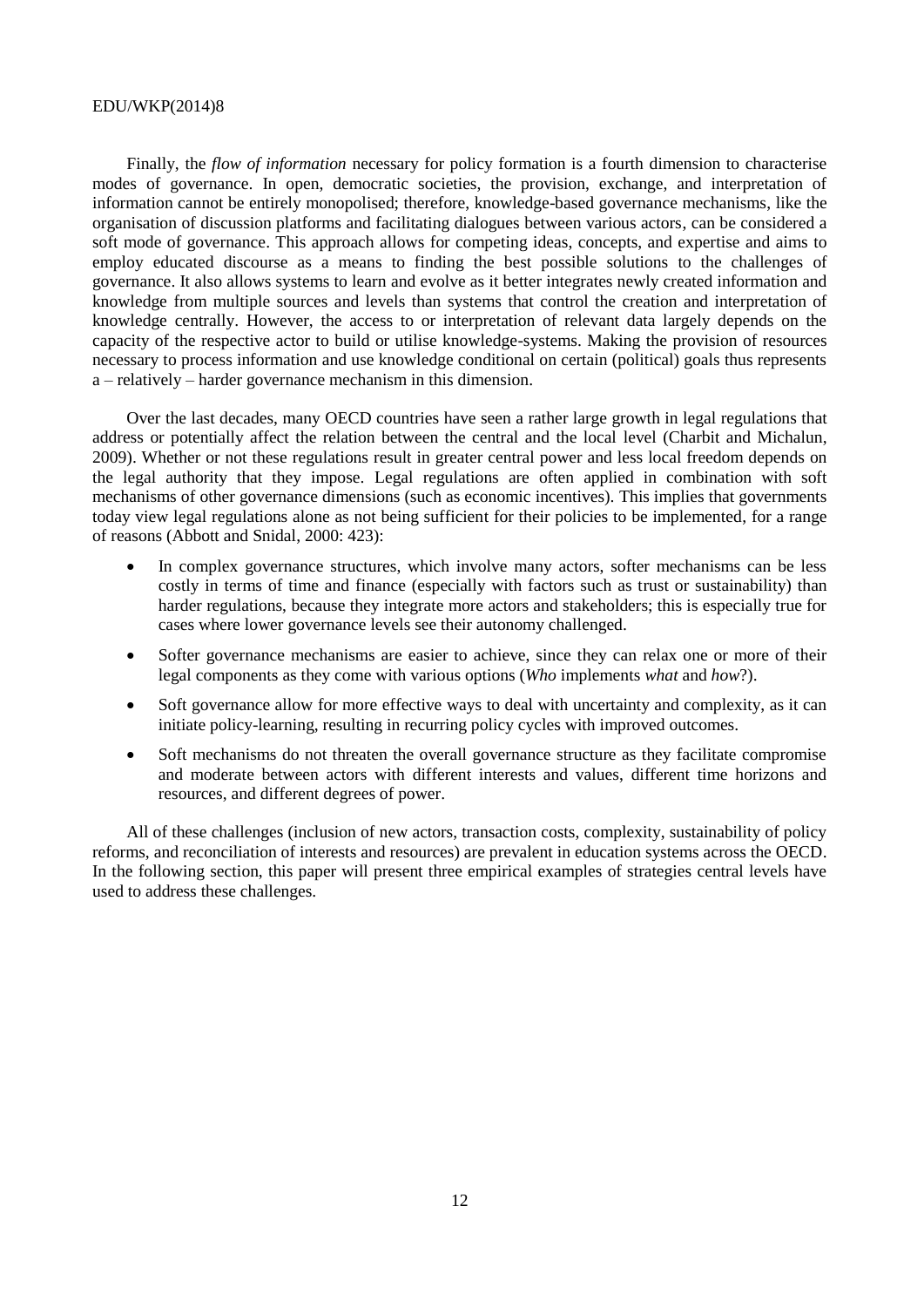### **3. THREE CASES OF NEW MODES OF GOVERNANCE IN EDUCATION**

How have central governments reacted to the governance challenges of complex, decentralised education systems? The previous chapter has shown that "hard" approaches to steering are no longer sufficient. This section of the paper therefore presents examples of new, soft modes of governance in the field of education from two national systems (Norway, Germany), and a supra-national system (the European Union (EU)). Chapter 4 of this paper will then compare the three cases to identify communalities for future analytical work and policy development.

The policies or policy frameworks looked at in the following either intend to supplement "traditional" steering mechanisms from the centre or compensate for a lack of those. They also address, to varying degrees, the gaps in education governance introduced in the previous chapter of this paper (see Table 2).

The two national examples allow for the comparison of a more established approach (Norway) with a more recent initiative (Germany). The selection of the EU as a third case allows for the comparison of national approaches with one in a system that, so to speak, has had to deal with the challenges of multilevel governance ever since it was founded. The EU still forms a governance system of its own kind, in which the interaction between the centre (EU institutions, in particular the European Commission) and the periphery (Member States) is probably more complex and interdependent than in any national context.

The three empirical examples for soft modes of governance are:

- The Norwegian *Consultation Scheme* between the central government and the local governments (*Konsultasjonsordningen mellom regjeringen og kommunene*) <sup>2</sup>. This scheme mostly addresses the policy and objective gaps;
- The core elements of the central education policy framework *Local Learning (Lernen vor Ort*)<sup>3</sup>, initiated by the German central (national) level and aiming at a coherent education policy framework on the local level. This framework mostly addresses the information and capacity gaps;
- The *Open Method of Coordination* (OMC)4, which is applied by the EU to steer policies in fields, such as education, that are less integrated and remain largely within the competences of national political systems. OMC mostly addresses the policy, objective, and accountability gaps.

As mentioned in the introductory chapter to this paper, the comparison of national modes of governance to the ones in supra-national systems has not been done so far and therefore deserves particular attention. Some might argue that it is hard to compare national governance modes to supranational ones. And it is correct, that OMC was developed as a least common denominator approach and much earlier than the other two national strategies. It was the least intrusive governance approach as the Member States did not want the EU to interfere with policies that are not part of its core competencies. However, EU integration has moved forward and in many policy areas the EU now has a prerogative over national law. Yet, less integrated policy areas, such as education, still exist and the governance setup between the EU and the Member States here is fairly similar to the one of highly decentralised education systems. While

 $\frac{1}{2}$ See <http://www.regjeringen.no/templates/Tema.aspx?id=540082&epslanguage=NO> (consulted October 2014).

<sup>3</sup> See<http://www.lernen-vor-ort.info/> (consulted October 2014).

<sup>4</sup> See [http://europa.eu/legislation\\_summaries/glossary/open\\_method\\_coordination\\_en.htm](http://europa.eu/legislation_summaries/glossary/open_method_coordination_en.htm) (consulted October 2014).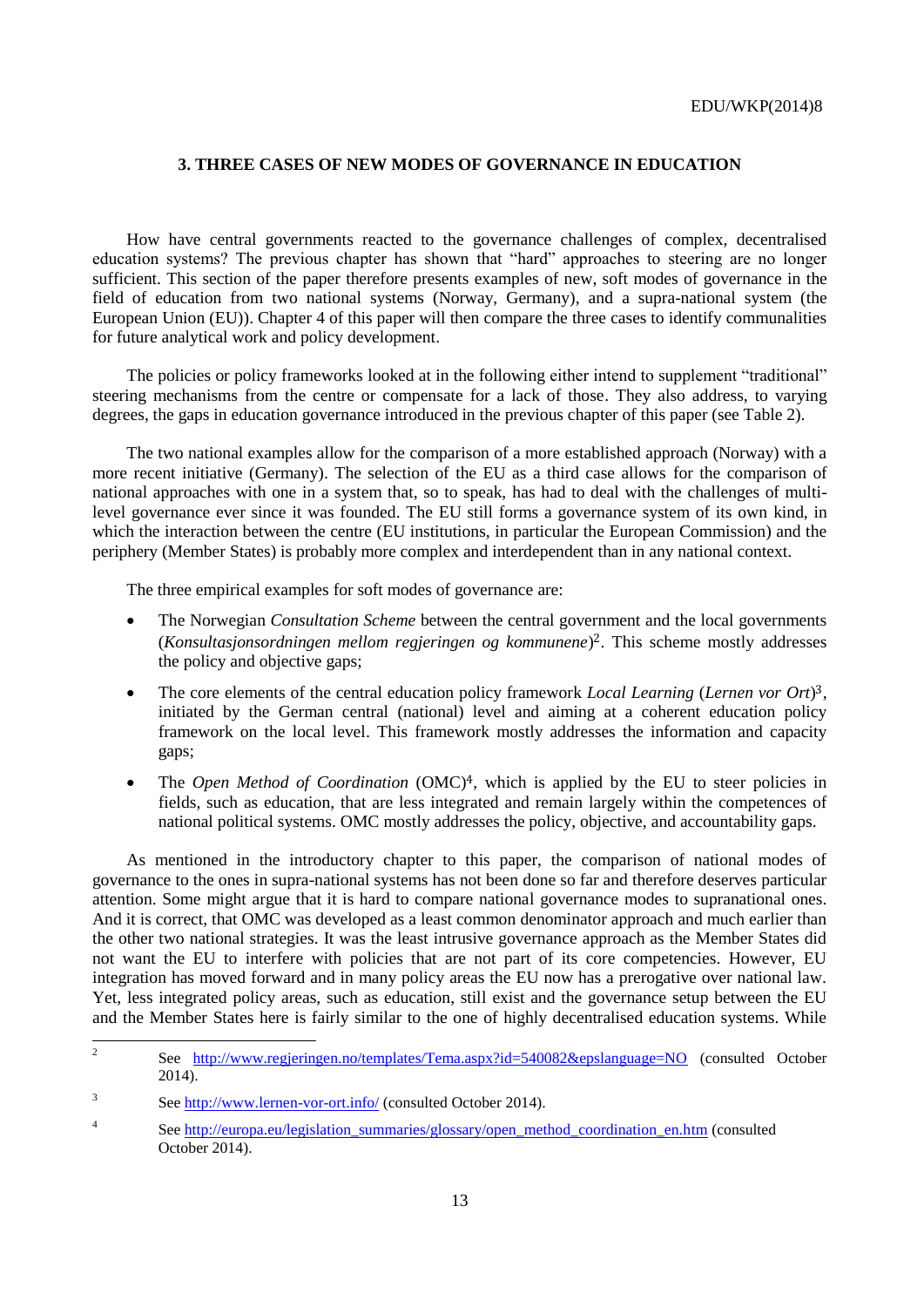#### EDU/WKP(2014)8

the EU as such is not a nation state, the following comparison shows that there is a range of similarities between the OMC and national approaches to soft governance.

#### **3.1 The Norwegian Consultation Scheme between the central government and the municipal level**

In Norway, the central and the local level represent two rather independent governance levels, especially in policy areas like education, welfare, and health. In these sectors the Norwegian government has delegated the implementation of central policy goals largely to the local level, which is then regulated by its own set of laws dating back to 1937. In addition, the municipalities draw their budgets from block grants provided by the centre (ca. 70% of the total local budget) as well as from own taxation (ca. 30% of the total local budget).

The Norwegian governance system in general is shaped by a strong role for the public sector in providing services such as education. With the expansion of education over the past decades, responsibilities for the local level have grown, resulting in an increasing number of laws and regulations whose implementation is at the discretion of the local level. In such a set-up, classical top-down, hard governance modes of steering from the centre are not efficient. At the same time, the need for coordination and oversight across the various local units by a higher body of some form is needed to guard against varying policy outcomes, inefficiencies, and inequality that may occur as a result of decentralised implementation. It is important to note that Norway has a large number of municipalities (428, including counties) of varying size and capacity. Reducing this number has been a goal of a several cabinets (including the current one), but one that has not been realised so far.

#### *Context and aims*

The *Norwegian Consultation Scheme* was founded in 2000 by the central government and the local level to function as a forum replacing traditional channels of interaction between the levels (Norwegian Ministry of Local Government and Modernisation, 2008) and facilitate coordination. It introduced a *method of dialogue* between the two levels and thus made them equal partners in the governance process (OECD, 2008). This new mode of governance aims at balancing the autonomy of local governments with national objectives of equity and the need for macroeconomic oversight. The consultation scheme also intends to counterbalance the tendency of national ministries to create thematic "silos" and to improve coordination across sectors in order to help municipalities with handling all regulations and tasks issued by the central level. The main objectives of the Consultation Scheme are (Norwegian Ministry of Local Government and Modernisation, 2008):

- To achieve consensus on the scope of centrally formulated goals and their implementation through the municipalities given the budget available.
- To use the method of consensus as a means to reduce central regulations and earmarked grants.
- To strengthen local democracy and decision making as a means of more efficient use of resources.
- To promote more sustainable conditions for local authorities.
- To produce a sound and reliable information basis for local governments and parliaments.
- To facilitate a transparent, consistent, and accountable allocation of funds for the local level.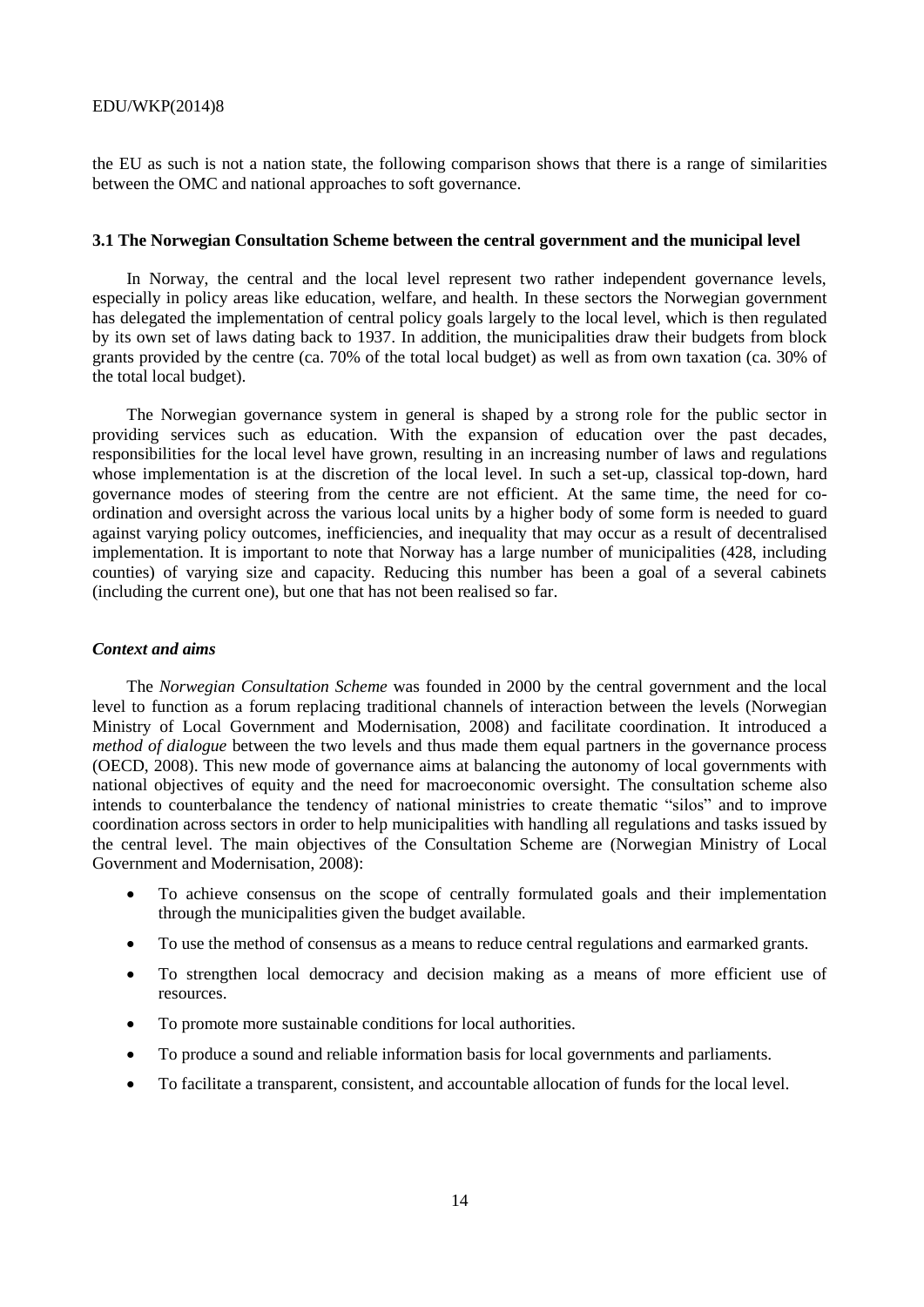#### *Organisation and actors*

With regard to the categorisation of modes of governance introduced for this paper, the Consultation Scheme therefore operates in three main governance dimensions (organisation, financing, and information, see Table 4).

|                   | Modes of governance – dimensions |                        |                    |                                |  |
|-------------------|----------------------------------|------------------------|--------------------|--------------------------------|--|
| <b>Mechanisms</b> | Regulations                      | Organisation           | <b>Financing</b>   | <b>Information</b>             |  |
| "Hard"            | <b>Binding</b>                   | Direct action          | Earmarked grant    | Monopoly of ideas              |  |
| "Soft"            | Non-binding                      | <b>Indirect action</b> | <b>Block grant</b> | <b>Competition of</b><br>ideas |  |

| Table 4. |  |  |  |  | Modes of governance: location of Norwegian Consultation Scheme |  |
|----------|--|--|--|--|----------------------------------------------------------------|--|
|----------|--|--|--|--|----------------------------------------------------------------|--|

Source: adapted from Vabo (2012)

The Consultation Scheme is organised as a formal dialogue between two main partners: the central government, represented by the ministry in charge of the matter at hand, and the Norwegian Association of Local and Regional Authorities (KS), representing the local governments (see Box 1 on the next page). This dialogue requires a close co-operation between the participating bodies: four political plenary meetings involving both politicians and administrators from both levels take place every year. Each meeting follows a strict pre-agreed agenda and is closely linked to the annual budgetary negotiations of the central government and parliament. Between the meetings, the parties involved in the scheme stay in continuous contact to prepare the meetings and decisions to be taken.

After the fourth annual meeting, the two partners issue a commonly drafted paper (*Fellesdokument*). While not legally binding, this document provides the basis for the further work in the Consultation Scheme and outlines necessary follow-ups on either level. The commitments made by the partners during the meetings are explicitly stated in the document, which is published on the official websites of the local and the central levels.

The common document usually summarises two main outputs of the scheme: cost estimates of centrally initiated policies and bilateral agreements. While bilateral agreements have been a governance mechanism since the beginning of the scheme, the KS has been involved in the financial planning of the central government's policy initiatives only since 2007. Its main role here is to facilitate local implementation by providing reliable information on the expected need of resources (financial and otherwise) as early as possible in the policy-making process.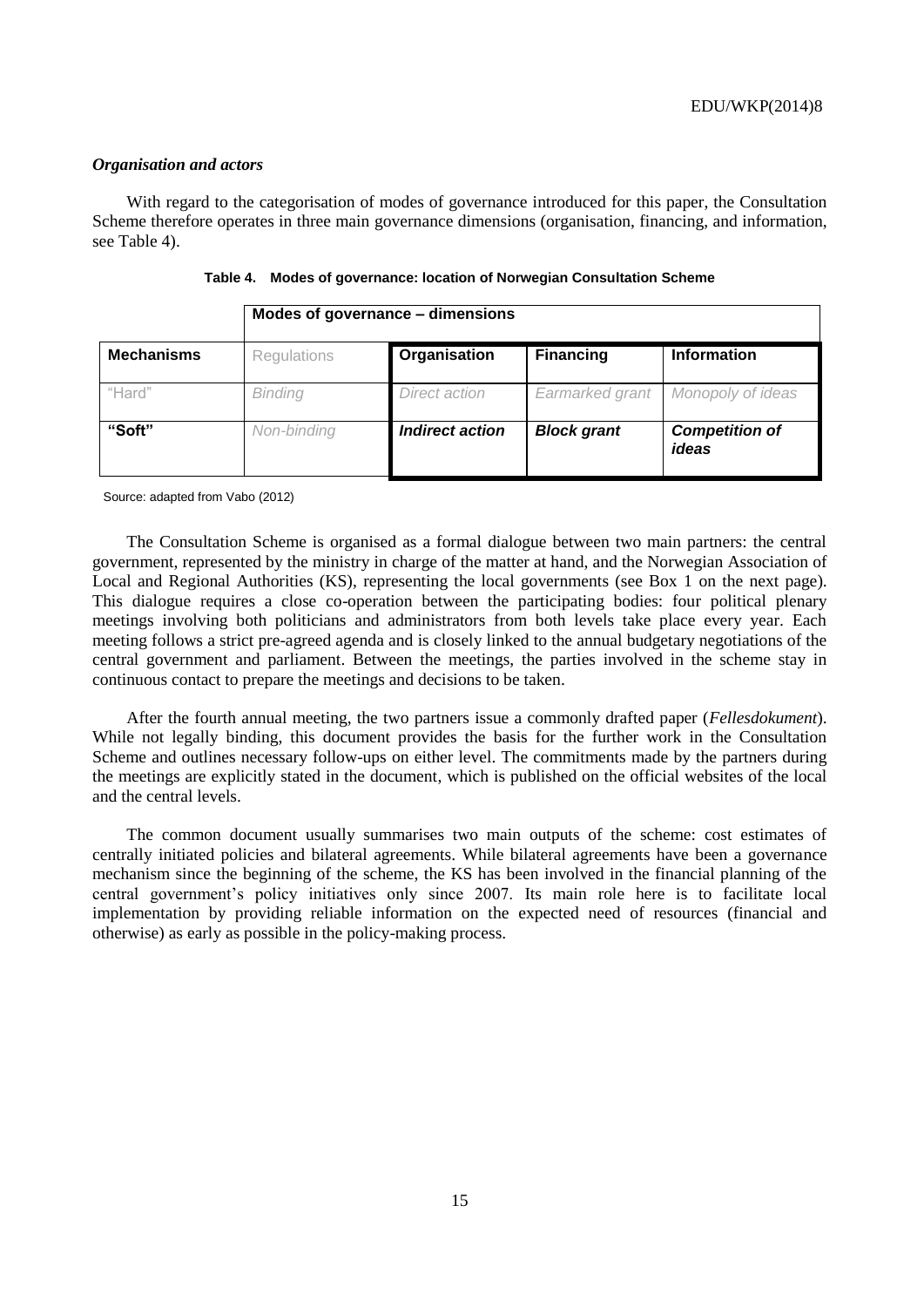#### **Box 1. The Norwegian Association of Local and Regional Authorities (KS)**

The Norwegian Association of Local and Regional Authorities (KS) is the only employers' association and interest organisation for municipalities, counties and local public enterprises in Norway. The association was founded in 1972 when The Union of Norwegian Cities (founded in 1903) and the Norwegian Association of Rural Municipalities (founded in 1923) were merged. As of April 2006 all of the 429 municipalities and 19 counties are members, as well as approximately 500 public enterprises.

The KS serves as a link to the central government advises and informs its members on all matters and developments of importance to local governance. It also facilitates a continuous exchange between the municipalities. Its main task, however, is to act as a representative of the local level in the negotiations with the central level on budgetary questions and political priorities.

In order to provide the KS with the necessary resources and capacity, it is supported by a rather extensive organisational set up. The core body is the Executive Board, which carries the overall responsibility for the network's activities and implements the decisions of the network's other bodies, the Congress and the General Council. The board consists of 15 members and meets on a regular basis; its day-to-day business is supported by a Working Committee. 17 County Executive Committees, which are serviced by nine regional offices, facilitate the exchange with policy-makers and administrators on the ground.

It is important to note that the KS does not have any power to impose decisions on its members except when acting in its role as a representative to the central government when negotiating budget allocations and political priorities. Within the Consultation Scheme discussed in this paper, it solely serves as a facilitator of exchange.

Source : KS Kommunesektorens organisasjon (2013)

#### *Bilateral agreements of the Norwegian Consultation Scheme KS*

Bilateral agreements reached through the Consultation Scheme represent the clearest soft governance mechanism for the Norwegian central level, by which it aims at steering the implementation of certain policy goals on the local level. These agreements can be divided into three main categories:

- Agreements on quality development;
- Agreements on social development;
- Agreements on co-operation between different levels of government.

As the agreements are perceived by both partners to be a steering mechanism of the central level, the initiative for a new agreement rests with the central government. In order to facilitate an efficient decisionmaking process, the local and the central level have agreed on a set of guidelines for the agreements as follows (Norwegian Ministry of Local Government and Modernisation 2013):

- 1. During the negotiation process, the national ministry in charge of the matter at hand has to consult with other national ministries (in particular the Ministry of Finance);
- 2. As part of the initiative and its planning, the ministry in charge has to address the following questions:
	- What are the main objectives for the agreement and what are their underlying policy challenges?
	- What is the time frame for the implementation of the actions envisioned in the agreement?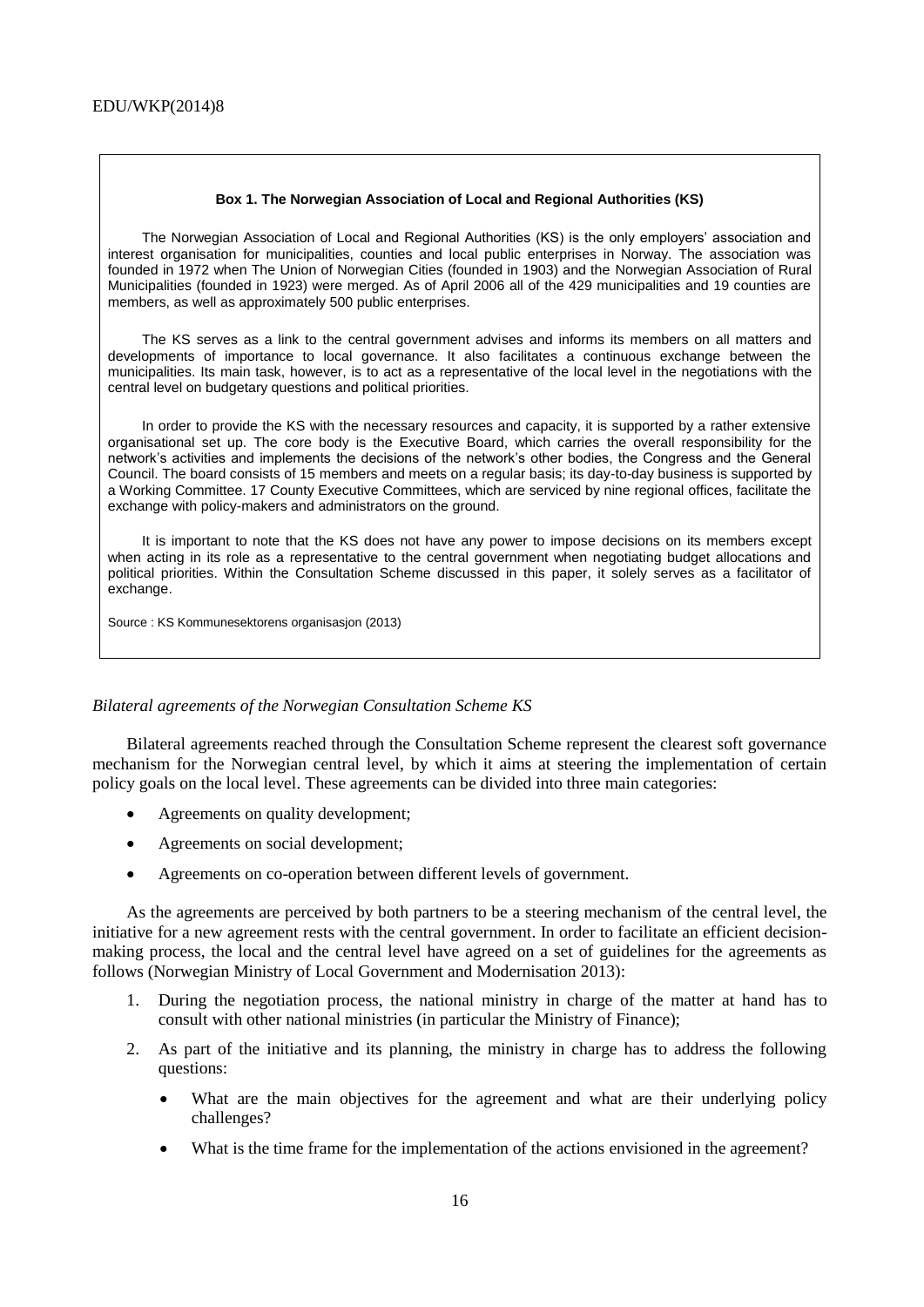- Does the agreement cover a policy field of national priority?
- Why is a Bilateral Agreement the appropriate tool for the policy challenges addressed?
- What are the alternative tools in case the envisaged Bilateral Agreement is not being put in place?
- What are the benefits of using the Consultation Scheme compared to other modes of governance?
- Does the Bilateral Agreement lead to deregulation in the policy field at hand?
- How does the Bilateral Agreement complement the traditional steering mechanisms in the ministry in charge?
- How will the ministry and the KS ensure that the objectives in the agreement are met?
- How will the objectives in the agreement be operationalised so that the agreement can be evaluated?
- How will the results from the evaluation be used?
- 3. The negotiation process for the Bilateral Agreement will clarify the roles and expectations of the partners involved (national ministries, the KS, regional authorities, counties and municipalities).

#### **Box 2. The Norwegian Consultation Scheme: Examples of bilateral agreements in the field of education**

The Consultation Scheme is applied in a range of policy fields, including welfare and health. In the field of education, two bilateral agreements were signed in 2011: one on enhancing horizontal collaboration between the Employment and Welfare Service and one on the quality of Early Childhood Education and Care (ECEC) and primary and secondary education. The latter outlines a set of general principles and policy goals to improve the quality in the local education services and involve further actors through a model of "local democracy". The main aims are to activate common responsibility, mutual respect, commitment and common ambitions. The agreement is based on the following objectives:

- Secure consistent high quality of services throughout all ECEC institutions;
- Enhance ECEC as an arena for learning;
- Facilitate the participation of all children in the activities of their communities;
- Secure that all students graduating from primary and secondary education have the basic skills, knowledge, and ethics necessary to follow further education, to fully participate in work, society and life in general;
- Give all eligible adults the possibility to participate in primary and secondary education.

Source : Ministry of Education and Research (2013)

Once a Bilateral Agreement is reached, the KS facilitates the implementation of the agreed actions by using its networks and arenas (see Box 1). This is done by disseminating relevant information and fostering exchange between local level actors. As bilateral agreements require extensive resources on all levels both while negotiating and implementing them, the partners in the scheme have agreed to monitor the number of agreements annually in order to avoid excessive costs. In 2011 only five agreements were signed, one of which in the field of education (see Box 2). This agreement focused on Early Childhood Education and Care (ECEC). ECEC participation rates at the age of 4 are already very high in Norway (see Figure 3 on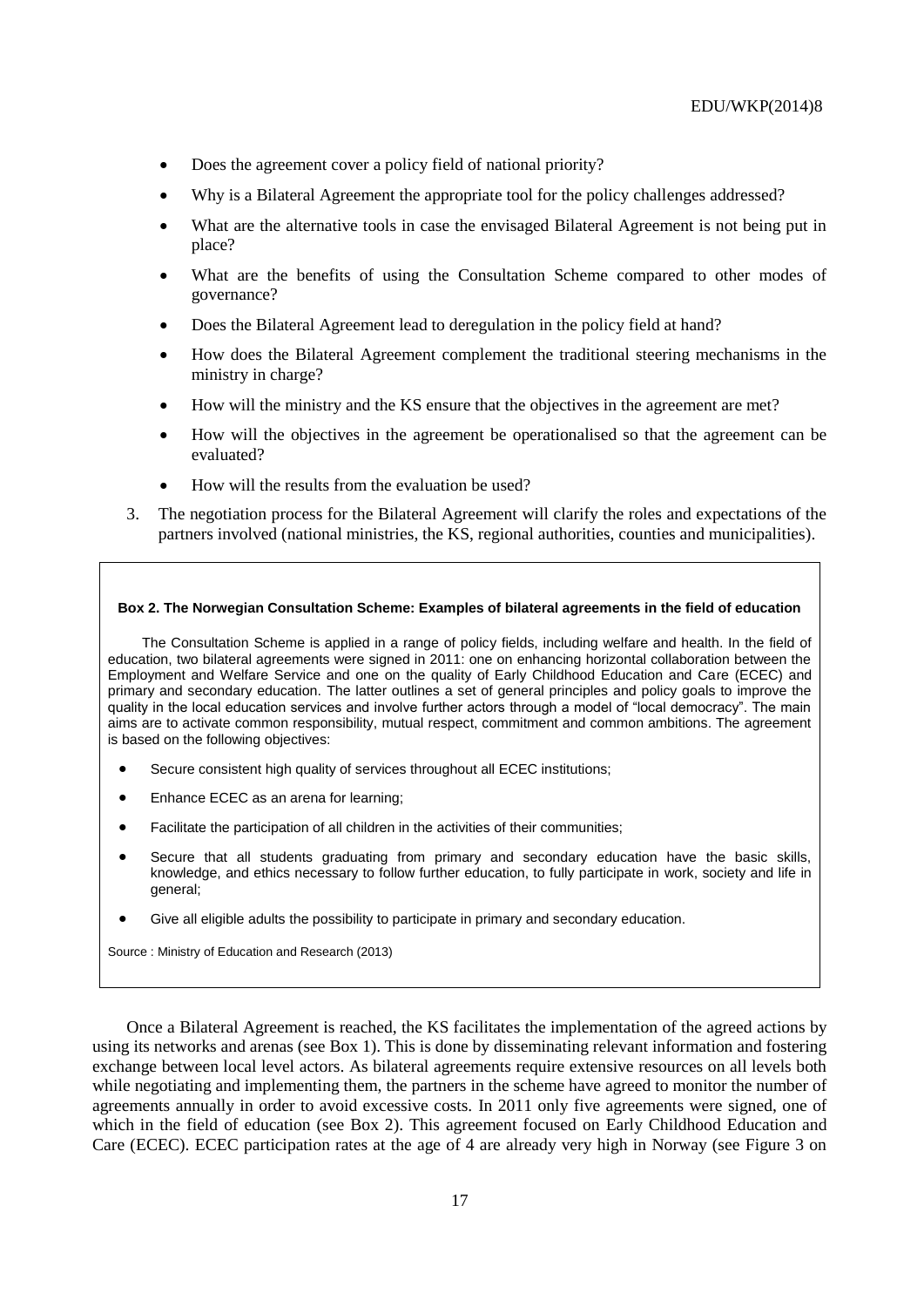#### EDU/WKP(2014)8

page 24), so this initiative laid particular emphasis on the quality of education services and forming a better culture of mutual respect between the various actors in the field.

#### *Does the Norwegian Consultation Scheme work?*

With the introduction of the Norwegian Consultation Scheme the local and central levels in Norway aimed at more efficiency in the governance system (i.e. fewer central regulations) and more capacity on the local level for implementation of political reform. Two research reports have analysed the scheme in light of its main objectives (Borge 2009, Indset and Klausen 2008). They conclude that the scheme does not seem to be an alternative to existing steering methods of the centre, as the number of regulations from the central level has not been reduced since the introduction of the scheme. It coexists with the old governing mode, rather than replacing it. Should this finding be sustained, one of the main objectives of the scheme may not be met.

Nevertheless, the reports show that the participating actors gained a better understanding of each other's roles through the novel method of dialogue between the levels. In particular, the central level seems to be better aware of the needs on the local level. At the same time, the KS has gained more legitimacy and influence as a link to the central government. The authors of the reports expect this influence to further increase in the future.

However, two major challenges remain for the scheme: first, within the Consultation Scheme, neither the representatives from the central government nor those from the KS have any explicit mandate to negotiate. This may be a reason for the fact that old governance mechanisms from the centre persist. Second, instead of reducing complexity by co-ordinating policies across various ministries, the bilateral agreements of the scheme tend to lead to even more fragmentation within the governing process: only two out of 11 agreements signed at the time of the reports involved more than one ministry.

In order to further assess the progress and effectiveness of the Consultation Scheme, the Ministry of Local Government and Modernisation is currently planning a study project to gain more insights into the experiences and effects associated with the use of bilateral agreements. The project is supposed to be a broad study of the general use of agreements between national and local governments, including bilateral agreements within the Consultation Scheme.

# **3.2 Germany's central policy framework "Local Learning" LvO**

Germany's governance system in the field of education is even more decentralised, leaving only marginal manoeuvring options for the central level. Since a major constitutional reform in 2006, education is practically the only policy field in which the regional level (comprised of Germany's 16 Länder) enjoys largely exclusive decision-making power. In order to ensure this last area of far-reaching regional autonomy, the constitution even prohibits any co-operation between the federal and the regional level, i.e. the central government is only allowed to fund education policies in the area of higher education, and only if they are limited in time. Early childhood, primary, and secondary education remain in the sole control of the respective regions.

In order to facilitate co-ordination between the levels, a conference of regional education ministers (*Kultusministerkonferenz. KMK*) <sup>5</sup> convenes on a regular basis to discuss common approaches to policy challenges and ideally find consensus among the regions. The KMK also represents these interests towards

 $\frac{1}{5}$ 

See<http://www.kmk.org/> (consulted October 2014).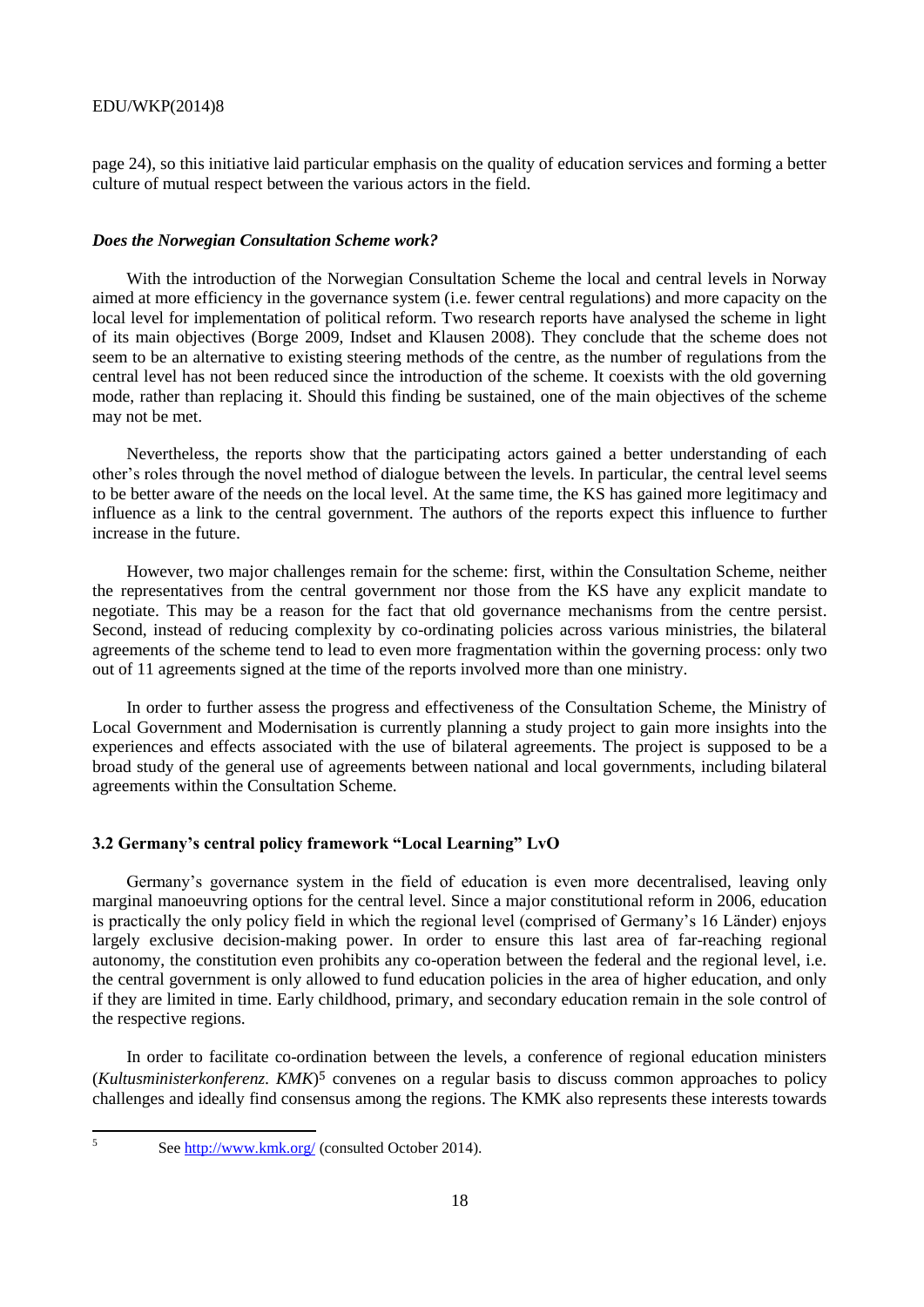the central level and exchanges with relevant actors there as necessary. Most decisions require unanimity, in which case they represent political recommendations, which are forwarded towards the regional parliaments to take decisions on their implementation. Only when implemented by the regional parliament – or in case of a state contract between the regions – the decisions of the KMK have direct legal effects. The members are ministerial officials who often also sit in the second chamber of the Federal Parliament (*Bundesrat*) (Rodrigo et al., 2009).

#### *Context and aims*

Despite this narrow field of action, Germany's Federal Ministry for Education has pursued a range of policy initiatives (e.g. a competition for excellence amongst universities and a national scholarship programme for university students) to foster education and shape the nation's policy agenda in this field. These initiatives' main features are that they provide a framework of policy goals rather than specific tasks; they usually come with a substantial amount of funding (through block grants) and are based on voluntary participation by the other governance levels or education institutions. Therefore, they present newer, soft governance modes.

One of the, in its approach, most comprehensive of these policy frameworks is the *"Local Learning" initative LvO* (*Lernen vor Ort*) <sup>6</sup>. It was initiated in 2009 by the Federal Ministry for Education which together with the European Social Fund provides the necessary budget for the programme (more than 100 million Euros for 6 years). 150 German foundations provide the initiative with expertise and in-kind support. The framework's main aim is to enable local policy makers in municipalities and cities to develop a coherent education management approach across the life-course of individuals. It therefore not only addresses questions of classical education, but also issues related to life-long learning and employability. Specifically, the aims of LvO are according to the Federal Ministry for Education and Research (2013) to:

- Increase the participation in education.
- Improve employability.
- Improve quality and quantity of education and training options on the local level.
- Make the education system and its offers more transparent to its users.
- Improve the transition across various education phases.
- Increase the access to education.
- Strengthen the democratic culture.
- Tackle the challenges of demographic change.

The programme description of LvO pays special attention to questions of equity and skills development in the education system. As in other OECD countries, also in Germany a number of students lack basic skills, as measured by PISA (OECD 2011): about 15 percent of students drop out of the education system before finishing upper secondary education. This is below the OECD average of roughly one in five students, but still significantly higher than dropout rates in countries like Canada, Korea or

6

See<http://www.lernen-vor-ort.info/> (consulted October 2014). For a comprehensive analysis of this policy programme, see Busemeyer, M.R. and J. Vossiek (2014): *Reforming education governance through local capacity-building: A case study of the LvO programme in Germany.* OECD Publishing (forthcoming).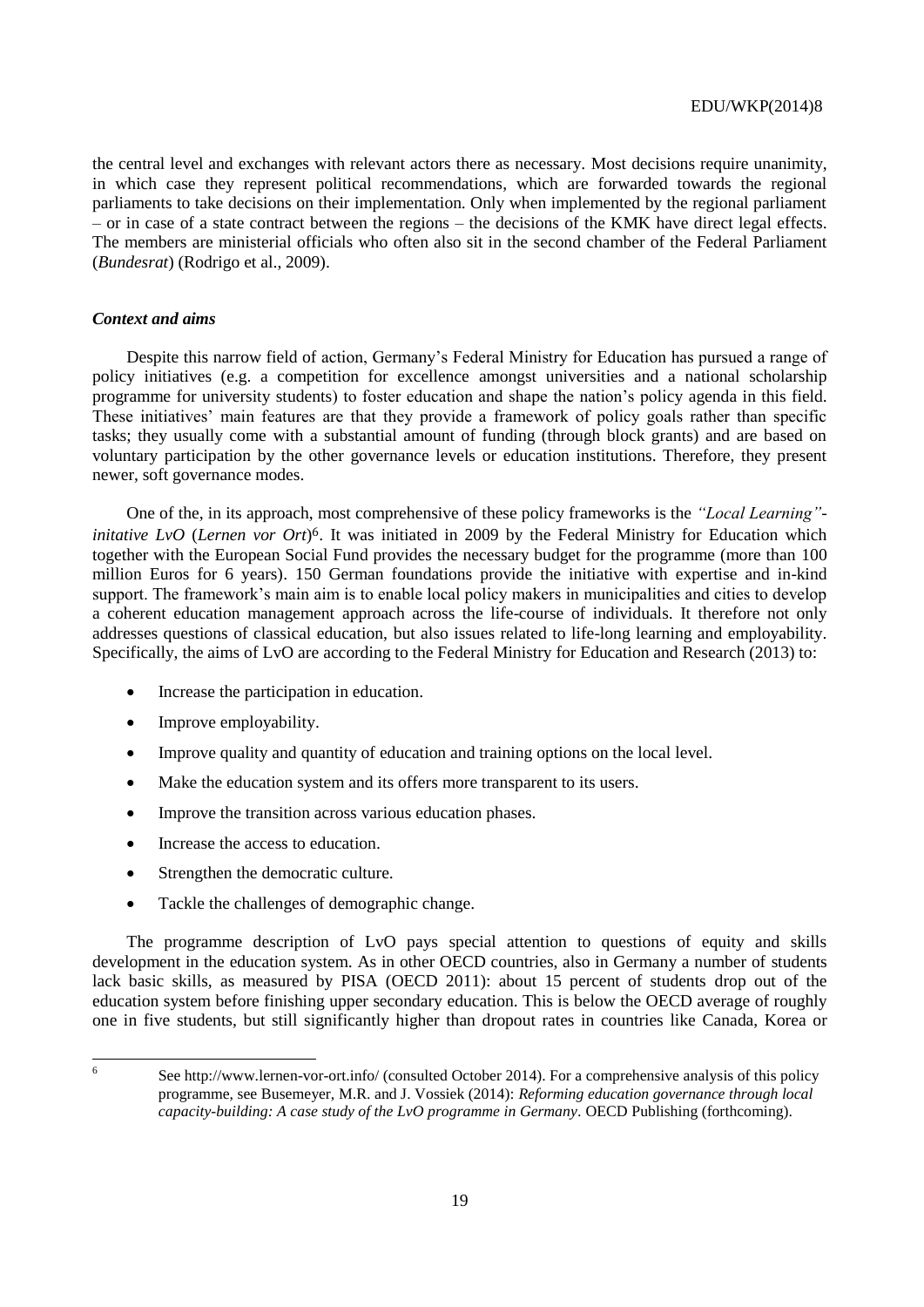Poland. Dropping out of school early means significant lower chances on the labour market for the individual, but it also is a challenge for an ageing society like the German one, where the potential of qualified labour force is shrinking.

The fact that LvO's approach goes across policy fields has also secured the acceptance of the programme among the regional and local levels. The programme attracted substantial interest among the municipalities: about half of all 407 German districts and independent cities applied for participation. About 40 of these were selected through a nation-wide competition and are participating in the framework. After the end of the main phase of the programme in 2014, the municipalities are expected to continue the activities through own funds. This was also one of the main selection criteria for participating municipalities: successful applications had to provide a roadmap including sustainable funds and personnel for the time after the programme ends. By this means, the Federal Ministry intended to increase sustainability by avoiding projects unlikely to be continued after funding from the central level had stopped.

The central goals of the policy programme are explicitly linked to one of the main education strategies of the federal government called *"Advancement through Education"* (*Aufstieg durch Bildung*) <sup>7</sup>. While LvO itself does not set specific benchmarks, the federal strategy gives particular policy goals (such as more education opportunities for children under the age of 6, apprenticeship opportunities for everyone, increase of the ratio of adults completing further professional training from 43% to 50%).

#### *Organisation*

Within the categorisation introduced for this paper, the main dimensions addressed by *LvO* are *Organisation* and *Information* (see Table 5). The programme aims at reorganising local education management and the introduction of a new information- and knowledge base. Since it is linked to a federal education strategy, it also concerns the dimension "Regulation", albeit in a rather indirect manner, as specific benchmarks are not being monitored.

| Modes of governance – dimensions |                    |                        |                    |                                |
|----------------------------------|--------------------|------------------------|--------------------|--------------------------------|
| <b>Mechanisms</b>                | <b>Regulations</b> | Organisation           | Financing          | <b>Information</b>             |
| "Hard"                           | <b>Binding</b>     | Direct action          | Earmarked grant    | Monopoly of ideas              |
| "Soft"                           | <b>Non-binding</b> | <b>Indirect action</b> | <b>Block</b> grant | <b>Competition of</b><br>ideas |

|  | Table 5. Modes of governance: location of German policy programme LvO |
|--|-----------------------------------------------------------------------|
|  |                                                                       |

Source: adapted from Vabo (2012)

# *Results of LvO: Enhanced co-operation, education monitoring, and spill-over effects*

In its fifth year by the time of the publication of this paper, the programme has established a series of new collaborative models between various education actors and stakeholders in the participating municipalities (Programmstelle "Lernen vor Ort", 2011a) as well as across governance levels. The municipalities on the one hand have established specific education offices, often located within the local

<sup>&</sup>lt;sup>-</sup>7

See<http://www.aufstieg-durch-bildung.info/> (consulted October 2014).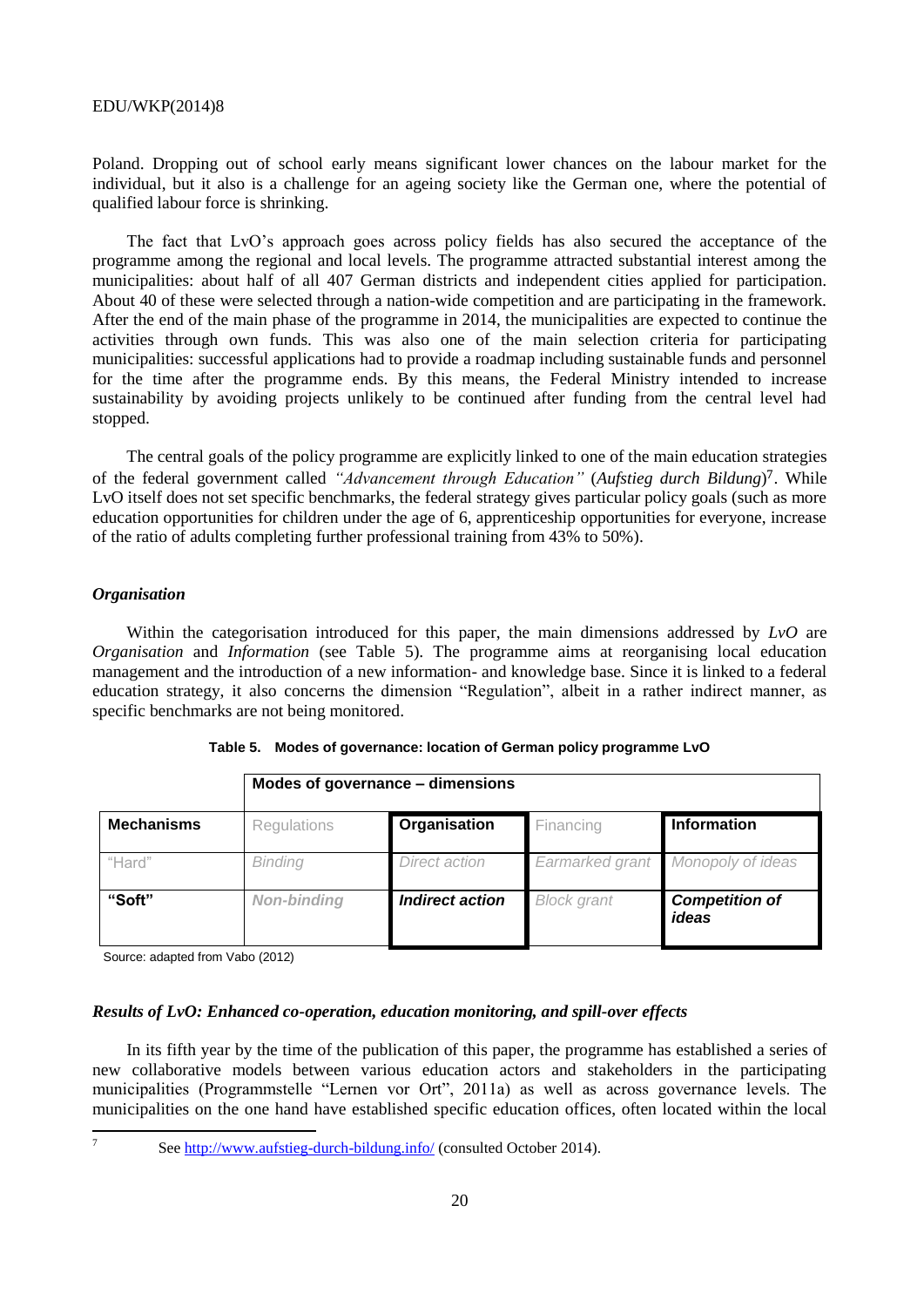authority, that are co-ordinating the various programme activities, including the exchange with the participating foundations which operate as mentoring institutions. The Federal Ministry for Education on the other hand has set up a central programme office that maintains oversight of the policy initiative and facilitates peer learning between the participating municipalities through annual conferences, via an internet-platform as well as publications reporting the programme's progress.

This novel approach to co-operation in the field of education, however, has only been one of the operational aims of the LvO initiative. It also establishes the implementation of systematic education monitoring as an integral part of successful education management on the local level: education needs and opportunities can only be aligned based on a sound knowledge basis, including indicators of education performance. In particular, the policy gives the following tasks for the monitoring system:

- Informing expert discussion on education goals;
- Facilitating education planning:
- Enhancing political decision-making;
- Introducing a system of accountability and control;
- Monitoring the implementation of policy goals;
- Informing the general public.

In order to support the municipalities with these tasks, the LvO has developed a sophisticated IT platform (Programmstelle "Lernen vor Ort", 2011b). This platform is free for use for all municipalities (not only for the ones participating in LvO) and allows for extensive visualization of data, and the combination of education indicators. The use of this infrastructure varies from region to region. However, some participating municipalities have implemented a full local education reporting. In this context, the first spill-over effects of the programme can be observed: one region has established a comprehensive education monitoring system, including school specific data, for all of its communes and independent cities (Lander 2011). The spill-over effects are a promising development – they indicate that even in a highly decentralised system like the German one, the centre may trigger important education policy changes on the local level through the use of soft governance modes. If more of these spill-over effects occur as the initiative continues, it will help the programme to reach its long-term goal of covering up to half of all German municipalities.

#### **3.3 The Open Method of Co-ordination (OMC) in the European Union**

The empirical examples in this paper thus far concerned nation states, whose central governments are in search of new governance mechanisms in decentralised settings. The European Union (EU) – albeit not a nation state but a supranational political entity – has had to deal with this puzzle ever since its foundation. While certain areas, such as competition, trade or agricultural policies, are integrated to a large extent, a range of other policy fields, including education, remain in the sole competence of the member states. Since the EU does not have any regulatory power in this sector, it is an extreme case of a decentralised political structure.

The EU has none of the classic structures and levers of a nation state in a range of policy areas. Levers are usually strong in areas under the EC and EU Treaties, for areas outside these treaties or "where there is significant political resistance by member states to an expansion of EU activities" (Lange and Alexiadou 2007:325), EU institutions have limited competencies. Article 149 (1) of the EC Treaty formulates these for the area of education as follows: "The Community shall contribute to the development of quality education, particularly by encouraging cooperation between MS [Member States, editor's note] and, if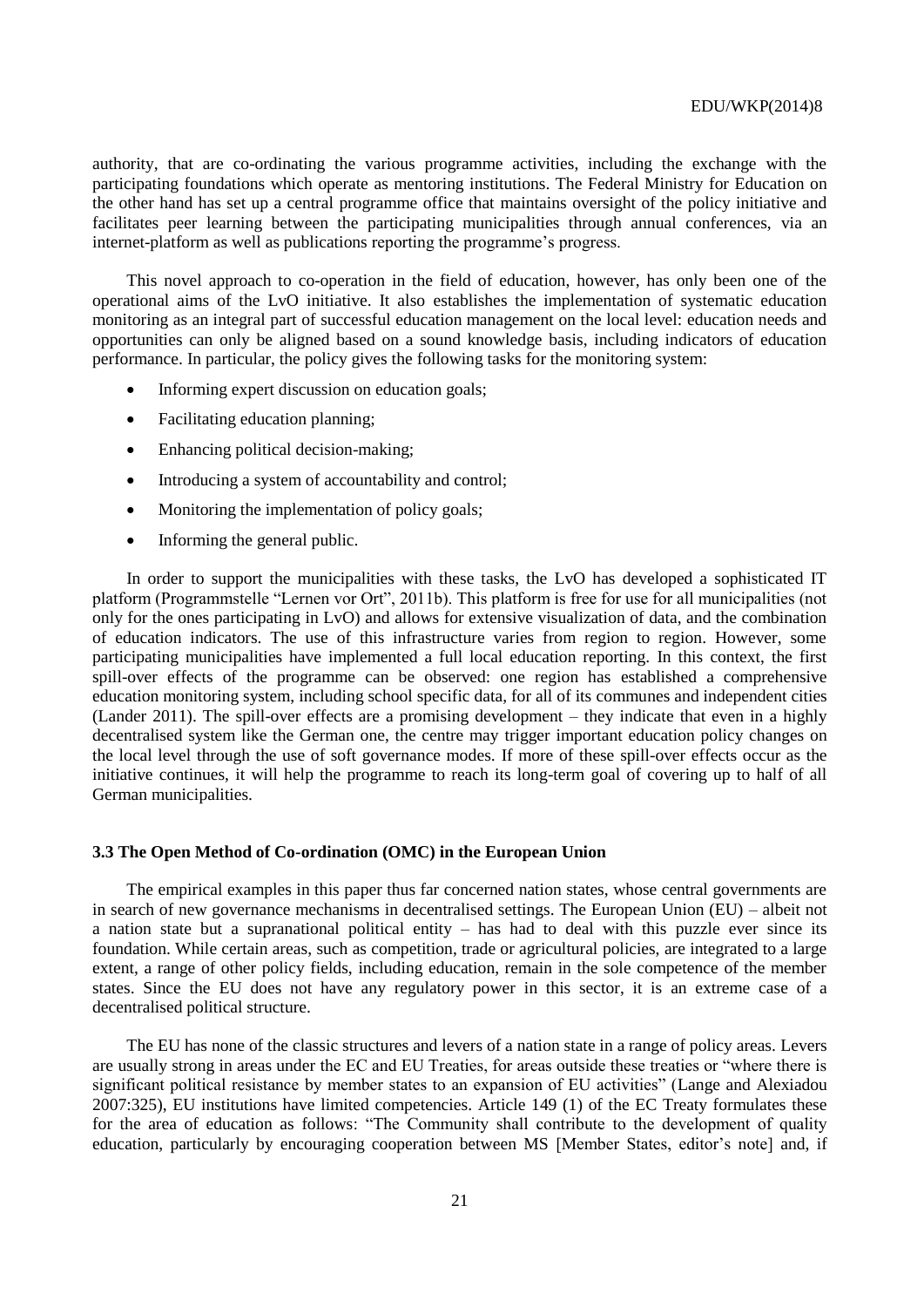necessary, by supporting and supplementing their action, while fully respecting the responsibility of the Member State for the content of teaching and the organisation of education systems and their cultural and linguistic diversity" (quoted in Lange and Alexiadou 2007:325).

Nevertheless, the EU has to co-ordinate its actions in the field: phenomena like the current financial crisis or demographic change increasingly require a horizontal policy approach. Furthermore, policy areas such as education are highly interconnected with other areas (e.g. family, health and social care or employment) and reductionist approaches are unlikely to be successful in such a complex, holistic environment.

#### *Context and aims*

For the EU the only possible mechanisms of influencing Member States' policy priorities in nonintegrated fields are soft modes of governance, such as indirect actions or knowledge-based approaches built upon exchange between member countries. In addition to large funding programmes, such as e.g. the ERASMUS-programme in the area of education, the EU has experimented with different modes of soft governance since the 1990s, and then later in the framework of the *Lisbon Strategy* (Jouen et al., 2005). From this, the *Open Method of Coordination (OMC)* has emerged as the standard mode of governance for the lesser integrated policy areas within the EU.

The OMC is a process of policy making, which neither leads to binding EU legislative measures nor requires Member States to change their law (see Box 3; in some cases, however, OMC leads to national legislative acts, if Member States decide to implement agreements reached by OMC nationally. The EU framework then remains a voluntary reference, while the national implementation becomes binding). OMC aims at communicating best practices and achieving greater alignment among member states with the main EU goals. Historically, the OMC can be seen as a reaction to the EU's economic integration, a process that reduced the Member States' options in the field of employment policy. This left many states reluctant to delegate more powers to the European institutions in this field and thus the OMC was designed as an alternative to the then existing EU modes of governance (for a critical view on OMC see Lange and Alexiadou 2007).

### *Organisation*

With regard to the categorisation of modes of governance introduced for this paper, the OMC therefore operates in two main governance dimensions (organisation and information, see Table 6).

Generally, the OMC works in stages. First, the Council of Ministers agrees on policy goals. Member States then translate guidelines into national and regional policies. Thirdly, specific benchmarks and indicators to measure best practice are agreed upon. Finally, results are monitored and evaluated. Because it is a decentralised approach, largely implemented by the Member States and supervised by the Council of the European Union, the European Commission has a coordinating and monitoring role (apart from its right of initiative and to make proposals) and the involvement of the European Parliament and the European Court of Justice is very weak.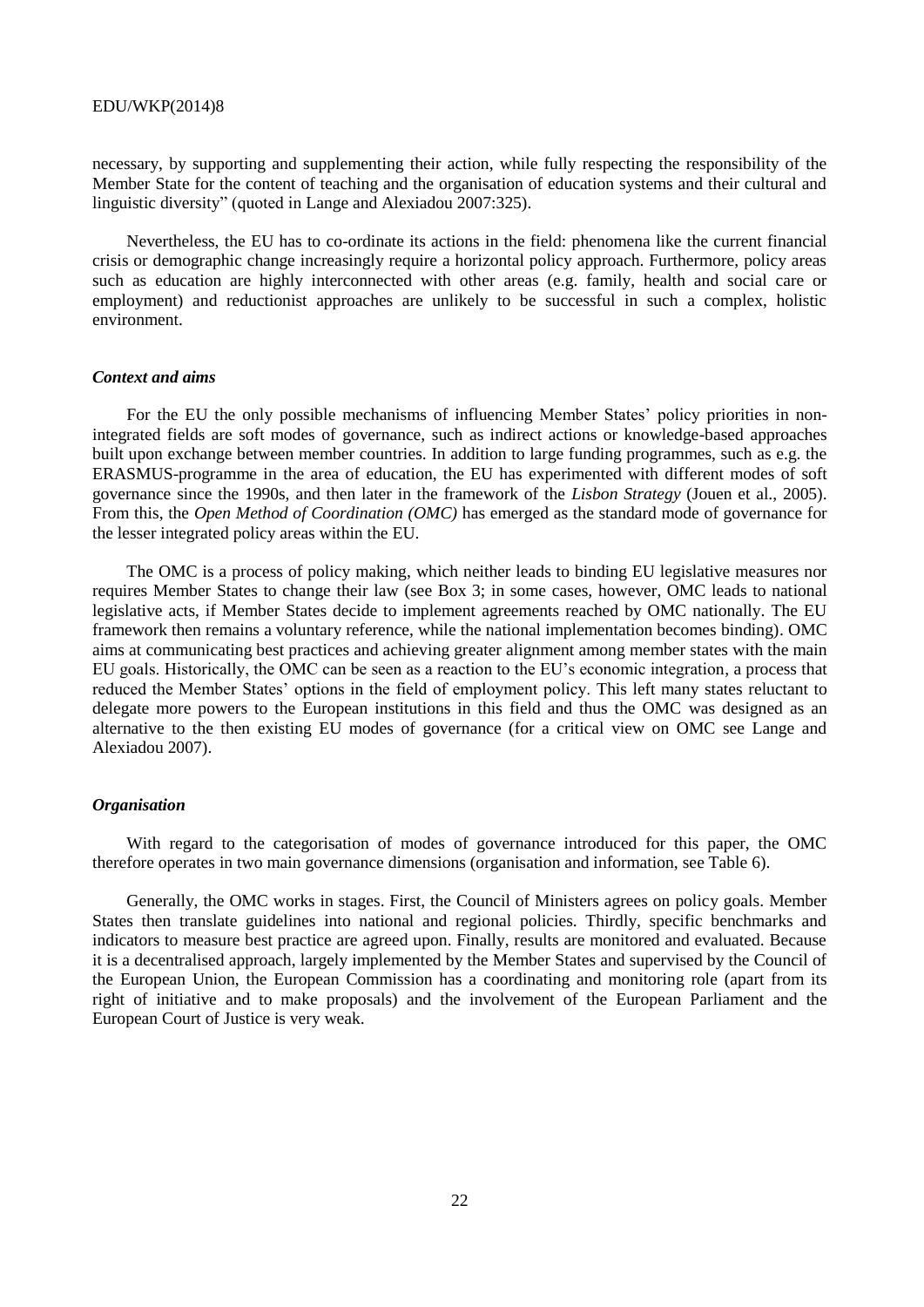|                   | Modes of governance – dimensions |                        |                    |                                |
|-------------------|----------------------------------|------------------------|--------------------|--------------------------------|
| <b>Mechanisms</b> | Regulations                      | Organisation           | Financing          | Information                    |
| "Hard"            | <b>Binding</b>                   | Direct action          | Earmarked grant    | Monopoly of ideas              |
| "Soft"            | Non-binding                      | <b>Indirect action</b> | <b>Block</b> grant | <b>Competition of</b><br>ideas |

**Table 6. Modes of governance: location of Norwegian Consultation Scheme**

Source: adapted from Vabo (2012)

Although the OMC was devised as a tool in policy areas that remain a priority for national governments, it is sometimes seen as a way for the Commission to 'put its foot in the door' of a national policy area: On the basis of evidence from various exchange activities between the governance levels, the Council, on the basis of proposals by the Commission, may formulate non-binding recommendations to all Member States, as for example within the Education and Training 2020 (ET 2020) framework (European Commission 2014a). This is the strongest means of power the Commission can execute in the field of education (Eurofund 2013).<sup>8</sup>

#### *OMC steered activities in the field of education*

Even though the EU has a limited mandate in the field of education, there have been attempts on the EU-level as well as within the EU Member States to design something like a "European education policy" (for the overview presented here see Gutknecht-Gmeiner, 2012). The first steps towards this goal stemmed from the necessity to acknowledge professional qualifications across Member States in order to facilitate the freedom of movement for European employees. These basic activities of coordination have been extended since the Treaty of Maastricht in 1993 towards questions of general education. In 2000, the Member States formed an agreement with the Council of the European Union to intensify collaboration in education with the aims to strengthen global competitiveness of national education systems, to secure sustainable economic growth and employment and to foster social balance and cultural exchange throughout the Union.

In this context, OMC has been applied in the education sector to enhance quality and effectiveness of education and training across Europe, to facilitate the access to education and training for all European citizens, and to open up education and training systems for more integration. For example, in 2003, the European Council of Brussels adopted a 10-year programme on education with 13 policy objectives, which later was extended by a follow-up programme until the year 2020 (Council of the European Union, 2003, 2009). For the implementation of these objectives the OMC was selected as the main governance mechanism. It consists of the following set of tools:

 $\overline{8}$ 

Within the so-called "European Semester", which is a process to coordinate EU policies across a wide range of policy areas on an annual basis to meet the EU 2020 goals, the Council, based on recommendations by the Commission, can also give so-called Country Specific Recommendations (CSR) to Member States. These recommendations reflect on the economic situation of a Member State and suggest reforms it should take up over a period of 12 months (European Commission 2014c).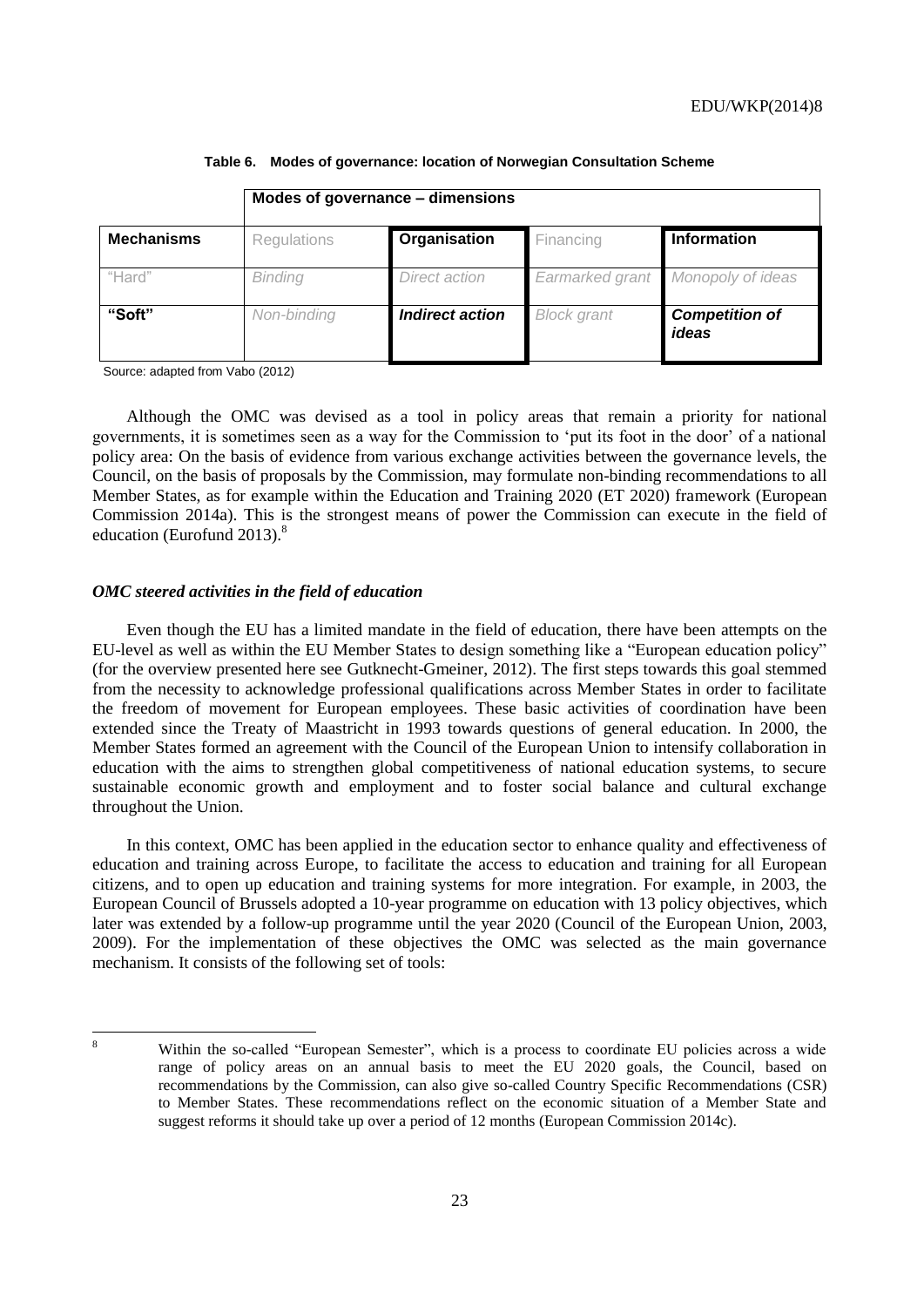- Benchmarks (see Box 3);
- Monitoring progress: policy goals in the EU are subject to regular monitoring and reporting, at both EU and national levels. The EU Commission produces an annual progress report with detailed analyses and national statistics in each of the areas identified by the indicators and benchmarks.
- Learning from each other: the EU Commission organises peer-learning activities between member states interested in sharing best practices and jointly developing national policies and systems in specific fields. This exchange aims at advancing reforms in national education and training systems and forms a key part of a European education and training "policy".
- European reference tools: European co-operation in the field of education has led to the development of a number of EU reference tools to help learners and support national reforms. Recommendations and common principles have been developed in the areas of key competencies for learners, quality assurance in higher education and in vocational education and training, quality of mobility, validation of non-formal and informal learning, lifelong guidance and the recognition of qualifications abroad. In this context, the EU established the European Qualifications Framework (EQF), which has had a substantive transformative impact on the national level of the Member States (European Commission 2014b).
- Joint reports: The European Council and the Commission publish a joint report on the overall situation every two years. Using data from both the progress reports and national reports, this takes a more strategic view, assessing developments across national education systems and delivering a series of key messages.

#### **Box 3. EU benchmarks for 2020 for ECEC and primary and secondary education**

The EU set the following benchmarks for 2020 for ECEC and primary and secondary education:

- At least 95% of children between the age of four and the age for starting compulsory primary education should participate in early childhood education;
- The share of 15-year-olds with insufficient abilities in reading, mathematics and science should be less than 15%;
- The share of early leavers from education and training should be less than 10%;
- The share of 30- to 34-year-olds with tertiary educational attainment should be at least 40%;
- An average of at least 15 % of adults (age group 25-64) should participate in lifelong learning

*Source* : Council of the European Union (2009)

In 2011, the EU Education Ministers adopted Council Conclusions with a special focus on the first benchmark for 2020 (participation rate of 95% of all 4-year olds in ECEC). The Council seemed to be concerned that despite a general positive trend in ECEC participation, a number of EU Member States were below the benchmark. In 2010, this concerned 12 countries, with Greece having the lowest participation rate among EU Member states at about 52 per cent (OECD 2012a). The Conclusions therefore invited Member States to analyse the quality and accessibility of ECEC provision and to invest in necessary improvements thereof. Progress towards the 2020 benchmark is monitored within the OMC framework (Council of the European Union, 2011a). A background paper by the European Commission (2012) argues that efforts by the Member States have intensified after the Council intervened. However, the results of these efforts show that OMC works slowly at times: actions taken included the foundation of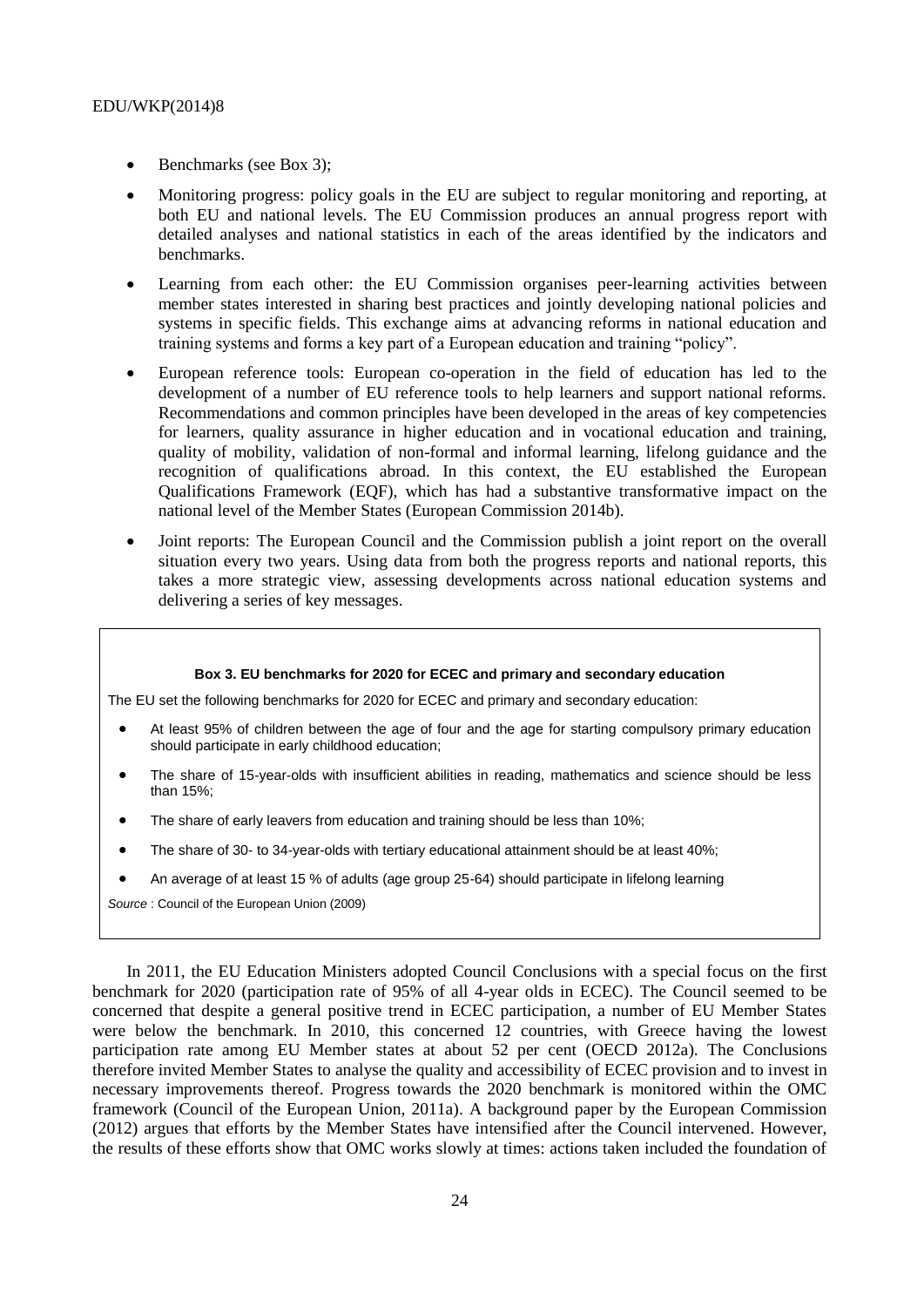a Thematic Working Group (which does not necessarily involve all Member States) and the formulation of more specific goals to reach the benchmark, e.g. through the development of a European core quality framework for ECEC (European Commission, 2012).

With regard to the third benchmark (early school leavers), the Council of the European Union showed even more concern about the progress Member States had made: in 2011, the EU Education Ministers adopted a recommendation that defines a common framework for comprehensive policies to reduce early school leaving. Member States were invited to implement these policies by the end of 2012 (Council of the European Union, 2011b).

Subsequently, in 2012, six Member States were given so called Country Specific Recommendations (CSR), which were proposed by the European Commission and adopted by the Council. They explicitly addressed the reduction of early school leavers in the specific country-context (European Commission, 2012). While CSRs – as recommendations addressed to all Member Countries within the Open Method of Coordination – are not legally binding, they do represent a stronger tool to foster compliance of Member States, as they address specific countries and provide realistic, concrete, targeted and measurable suggestions for a timeframe of 12 to 18 months (European Commission, 2013a). CSRs allow for a range of levers:

- peer pressure (recommendations are dealt with at the highest political levels);
- market pressure (in light of the current crisis, financial markets are monitoring countries' capacities to lower deficits and generate jobs, in line with the respective CSRs);
- possible sanctions (e.g. in case of CSRs that are closely linked to the EU's Excessive Deficit Procedure).

In the context of early school leavers, the first lever of peer pressure has become particularly relevant: as a further follow-up within the OMC, eight EU Member States had their policies against early school leaving peer-reviewed by other Member States at a special event in early 2013. Such peer reviews are a new tool in the coordination process of the EU in the area of Education and Training (European Commission, 2013b).

These two examples of interventions by the Council of the European Union as well as the Commission might show on the one hand that OMC, due to its nature of soft governance, cannot always deliver desired policy outcomes in the short or medium term. On the other hand, without the OMC, the described interventions in their specific forms would probably not have taken place, since even the preceding process of setting benchmarks and consultations among Member States allowed for more targeted actions such as Country Specific Recommendations or Peer Reviews of policies. It is this flexibility that lead to recent research work suggesting the OMC as a governance framework for the G20 (Meyer, 2011).

In other policy areas, OMC indeed has shown positive effects on national policy agendas and outcomes. An external evaluation of OMC activities coordinated by the EU's Directorate-General (DG) Enterprise and Industry showed that the European Charter for Small Enterprises, one of the DG's OMC tools, had "made a positive difference in some priority areas […]. The most visible results were achieved in the priority areas of cheaper and faster start-up and education and training for entrepreneurship" (GHK/Technopolis, 2006: 9). The report also showed that tools like this Charter "made the most difference at national level when countries were open and eager to learn from the good practices of others […]" (ibid).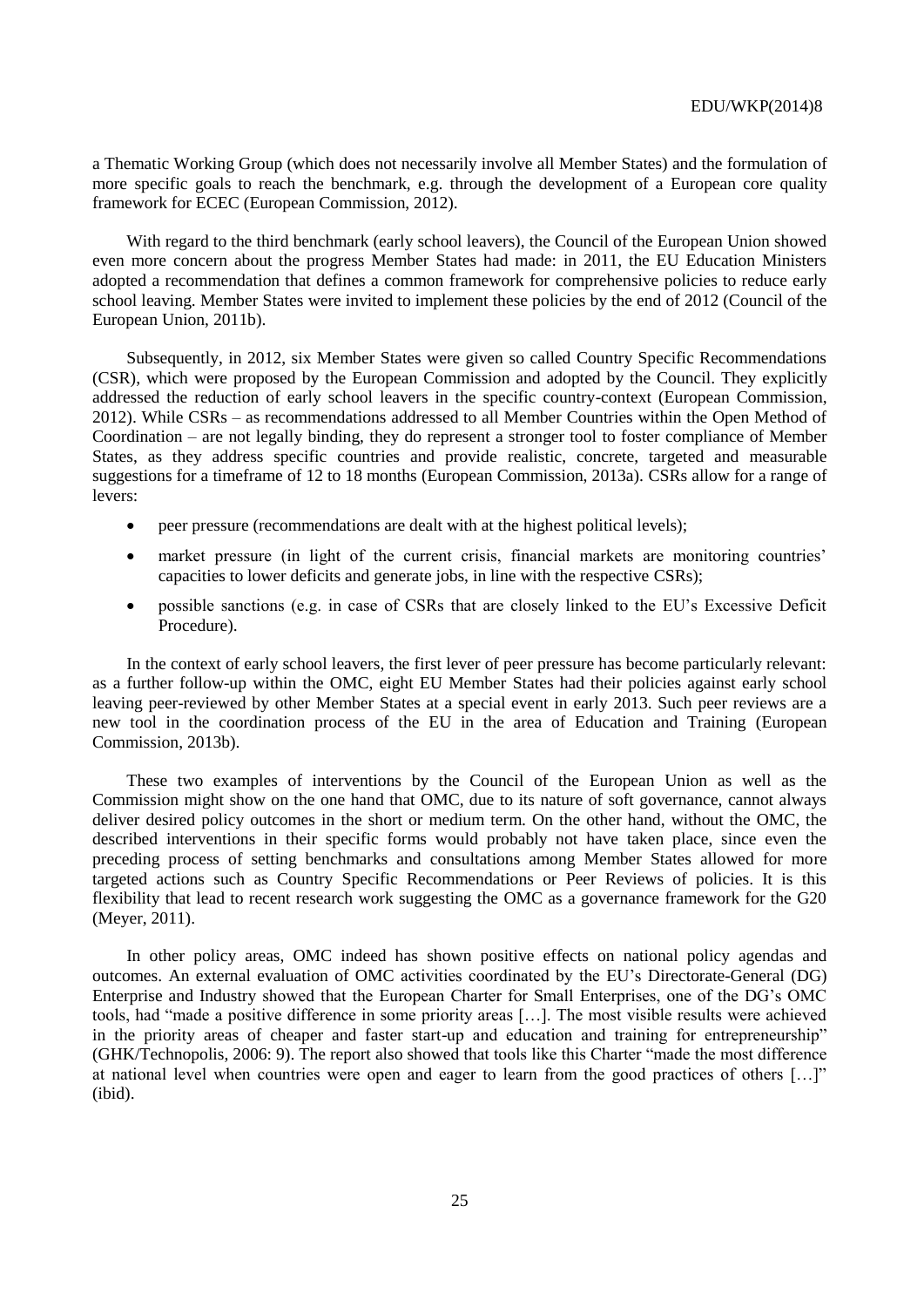# **4. COMPARISON OF THREE EMPIRICAL EXAMPLES**

What can be concluded when comparing the three empirical examples presented in the previous section? What are the commonalities and what are the differences? Table 7 on the next page provides an overview of the central characteristics of the three approaches in terms of aims, tools and results so far.

| <b>Norway</b>  |                                                                                                                                                                                                                                                                                                                                                                                                                                                                                                                                          | <b>Germany</b>                                                                                                                                                                                                                                                                                                                                               | <b>European Union</b>                                                                                                                                                                                                                                                                                                                                                                                                                                                           |  |
|----------------|------------------------------------------------------------------------------------------------------------------------------------------------------------------------------------------------------------------------------------------------------------------------------------------------------------------------------------------------------------------------------------------------------------------------------------------------------------------------------------------------------------------------------------------|--------------------------------------------------------------------------------------------------------------------------------------------------------------------------------------------------------------------------------------------------------------------------------------------------------------------------------------------------------------|---------------------------------------------------------------------------------------------------------------------------------------------------------------------------------------------------------------------------------------------------------------------------------------------------------------------------------------------------------------------------------------------------------------------------------------------------------------------------------|--|
|                |                                                                                                                                                                                                                                                                                                                                                                                                                                                                                                                                          |                                                                                                                                                                                                                                                                                                                                                              |                                                                                                                                                                                                                                                                                                                                                                                                                                                                                 |  |
| <b>Aims</b>    | Norway's Consultation Scheme<br>aims at more efficiency in the<br>governance system and<br>facilitates a formal dialoque<br>between the central<br>government and the Norwegian<br><b>Central Network of Communes</b><br>KS on a range of policy areas,<br>including education.                                                                                                                                                                                                                                                          | Lernen vor Ort (LvO) aims to<br>foster local educational<br>governance by enabling<br>municipalities to develop a<br>coherent education<br>management across the life-<br>course of individuals. While not<br>setting clear benchmarks, the<br>programme is linked to one of<br>the main education strategies of<br>the Federal Government.                  | The Open Method of<br>Coordination (OMC) in the EU<br>is a comprehensive approach to<br>steer policy areas, in which the<br>EU has very little formal<br>competences, such as<br>education.                                                                                                                                                                                                                                                                                     |  |
| <b>Tools</b>   | The main governance tools are<br>bilateral agreements between<br>the Ministry and KS, which<br>formulate concrete goals and<br>actions to be carried out on the<br>local level.                                                                                                                                                                                                                                                                                                                                                          | Main tools are collaboration<br>models between various<br>education actors across<br>governance levels, including<br>peer-learning, internet-<br>platforms and publications. All<br>participating municipalities are<br>required to set up a systematic<br>local education monitoring. The<br>programme provides necessary<br>software and related capacity. | OMC works through centrally<br>set policy goals that are<br>translated into national and<br>regional policies by the Member<br>States. Benchmarks measure<br>the progress, which is<br>monitored by the European<br>Commission. If targets are not<br>met, the central level can issue<br><b>Country Specific</b><br>Recommendations, which set<br>specific goals and timeframes<br>for single countries and<br>therefore increase peer-<br>pressure.                           |  |
| <b>Results</b> | Evaluations show that the<br>scheme has led to a better<br>understanding between the<br>various actors in education<br>governance. It does not seem<br>to be an alternative to existing<br>steering methods from the<br>centre, though: The number of<br>regulations produced outside<br>the scheme has not been<br>decreased. Also, the bilateral<br>agreements do not seem to be<br>able to bridge the existing gaps<br>between various ministries: only<br>a fraction of the signed<br>agreements involved more than<br>one ministry. | The programme is on-going, so<br>the assessment of its success<br>is difficult, but some promising<br>developments, including spill-<br>over effects to a number of non-<br>participating municipalities have<br>been observed.                                                                                                                              | In the case of EU benchmarks<br>for 2020 for ECEC and primary<br>and secondary education, for<br>example, some Member States<br>have had their efforts to reduce<br>the number of early school<br>leavers peer-reviewed at an<br>official meeting. While the<br>assessment of the efficiency of<br>the method in the field of<br>educations remains mixed,<br>some authors argue that OMC<br>has helped to align education<br>policies across the EU (e.g.,<br>Gornitzka 2006). |  |

### **Table 7. Comparison of soft modes of governance: Norway, Germany, European Union**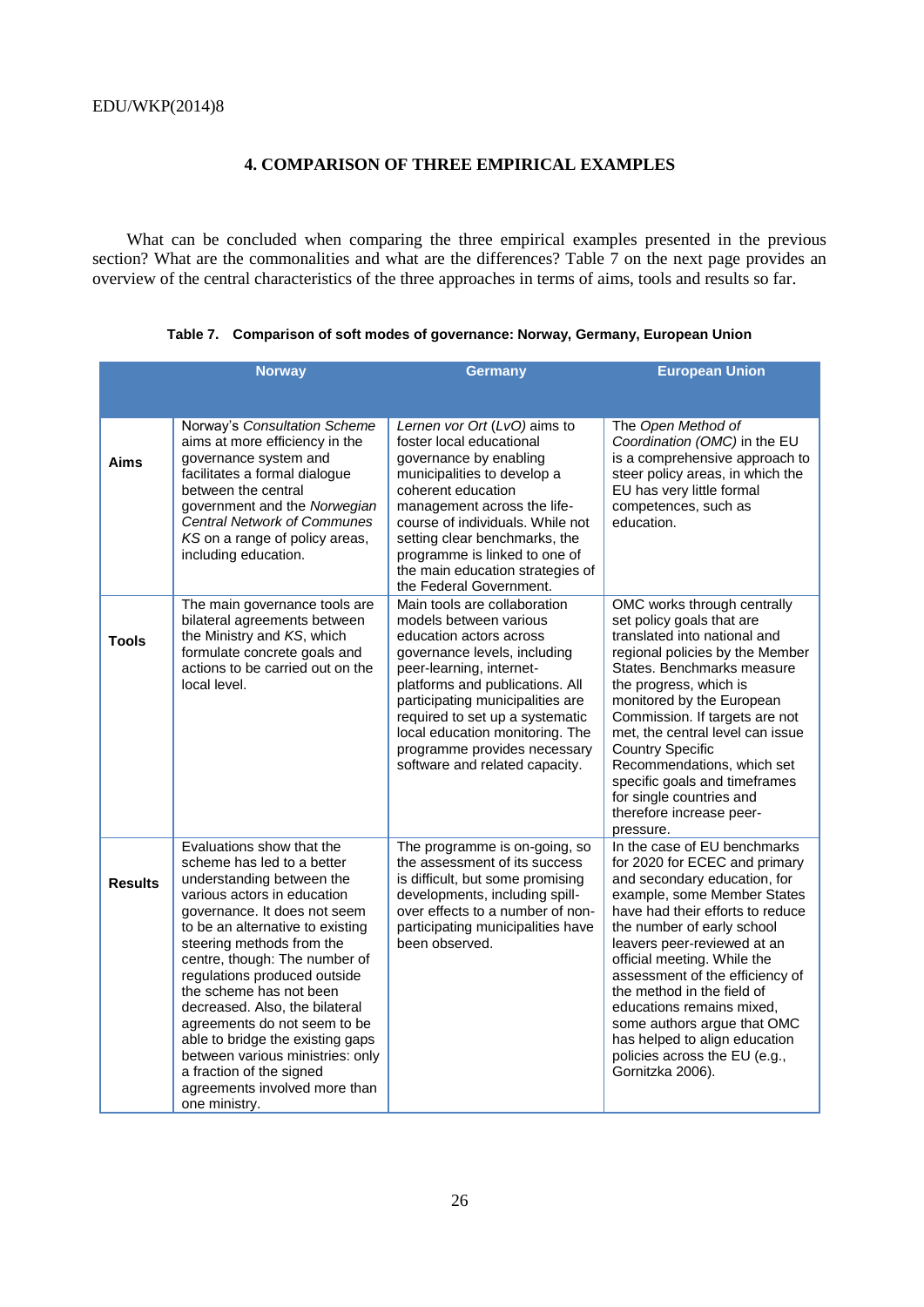The three empirical examples for soft modes of governance in education show a range of commonalities:

- *1. A multi-staged policy process which includes:*
	- formulation of goals;
	- delegation of the implementation to the lower level;
	- facilitating and monitoring of implementation through a knowledge system, peer-learning or more specifically benchmarks, designed to include feedback from more actors;
	- reporting on progress of reforms.
- *2. Transparency and publicity*

In all three examples, the entire process, its goals, rules, and participating actors are transparent and communicated to the public.

*3. Soft sanctions and stakeholder commitment*

Compliance with policy goals is fostered through means of "soft sanctions", in particular positive (spill-over effects) or negative peer-pressure (iterative monitoring). In any case, stakeholder commitment to common goals and coordinated processes is essential for the success of soft modes of governance.

Differences across the three examples occur mainly in terms of the scope of the governance mechanisms: the Open Method of Coordination is clearly the most comprehensive one of the three, involving a number of institutionalised powerful actors across the EU's governance system (European Commission, Council of Ministers, National Governments) and using a range of instruments to achieve the set goals. In addition, the goal-setting for a particular OMC in the EU or bilateral agreement in Norway includes both the central and the lower level, whereas for the German policy programme, the goals of the policy programme were set solely by the central level.

Additionally, the participation on the lower level differs: initiatives under OMC generally address all Member States (at the same time individual elements of the process, such as peer-learning conferences, are not always supported by all states). Similarly, the Norwegian Consultation Scheme involves all regions through the *KS*. On the other hand, participation in the German initiative was facilitated through a competition and while it is aimed at covering half of all municipalities in the long-term, it can only formally include a limited number of local authorities in the programme due to budget constraints. At the same time, the German policy initiative includes rather resource-intense goals such as the establishment of a local education monitoring system.

Finally, in contrast to the OMC, the mechanisms used in Norway and Germany to a large degree seem to be implicit approaches, without offering a whole-of-government perspective. They also have not been subject to comprehensive evaluation with regard to their effectiveness.

To summarise, this comparison of the three empirical cases has shown that even though soft modes of governance may differ in their historical development, their governance context (national vs. supranational) as well as their scope, they bear interesting commonalities (multi-staged processes, transparency and publicity, soft sanction). With further analysis, these could be validated and potentially be developed into categories for a systematic approach to steering strategies in decentralised, complex governance settings.

A range of other education systems in the OECD could provide additional empirical insights to further study innovative modes of governance. For example, the Spanish *Conferencia Sectorial de Educación*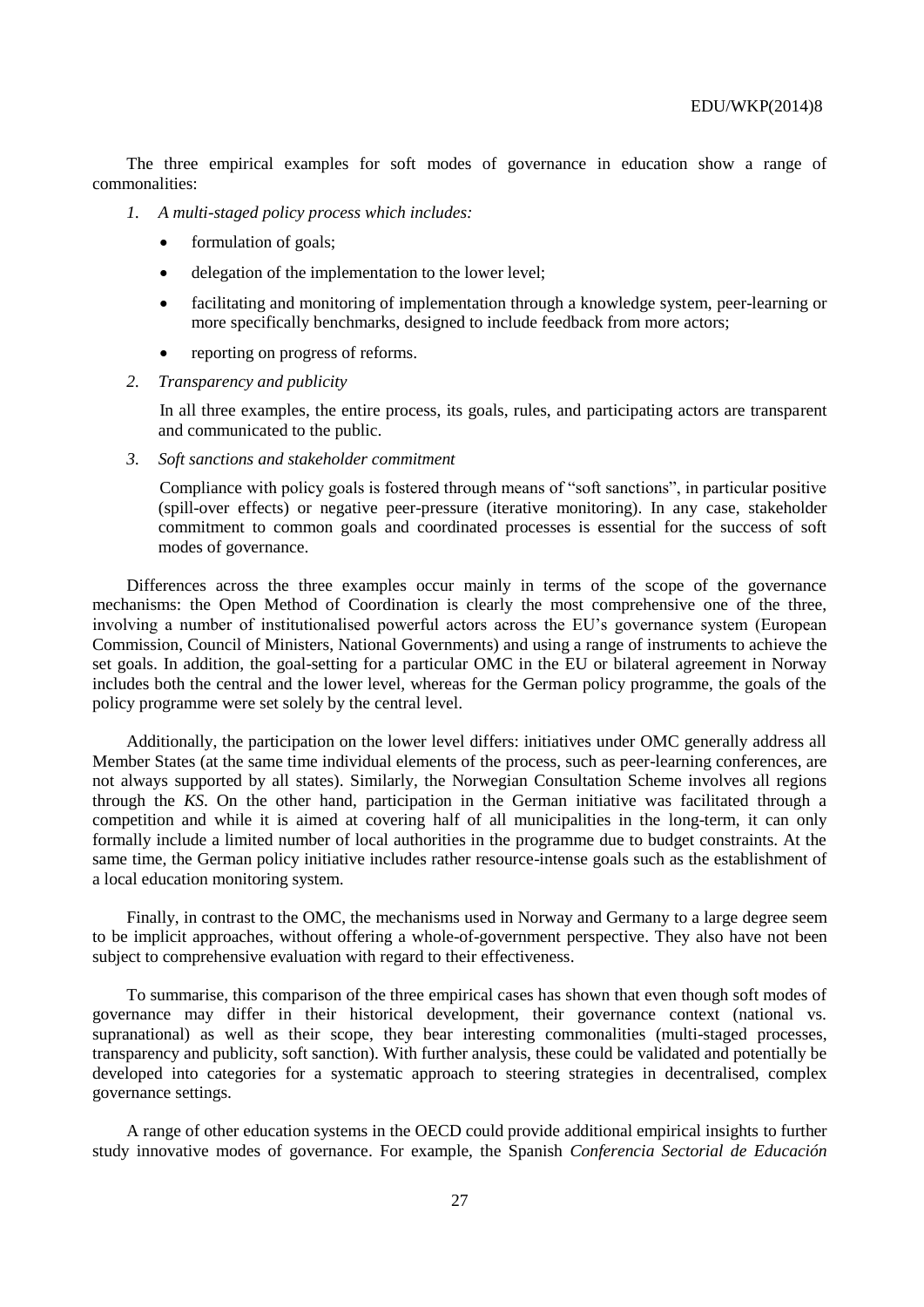(CSE) seems to use a similar mechanism like the Norwegian KS, but pertaining to regions and the central level. Furthermore, OMC tools in the field of education have been integrated into this governance approach (see Box 4 on the next page).

#### **Box 4. The Spanish Conferencia Sectorial de Educación (CSE)**

Spain has a decentralised education system, which divides competences between the central level and 17 autonomous regions. The constitution of 1978 set the ground for devolution and the regions have been assuming competences at different speeds, demanding increased coordination to ensure equal education for all Spaniards.

For this purpose, the *Conferencia Sectorial de Educación* (Conference for the Education Sector) was founded in 1986 and has become the principal forum of deliberation and coordination of non-tertiary education policies in Spain. Its aim is to ensure communication, coherence of curricula and education policies across the autonomous regions of Spain and between the national and regional administration.

The distribution of competences is such that the state ensures the basic and unitary structure of education and diplomas through legislation. It inspects the system and sets 55-65% of the curriculum. The responsibility for implementation lies with the regions: theyadminister their education systems and are responsible for more than 80% of the financial resources for education. They also set policies independently (but in accordance with national law). Regions with a local language other than Castilian Spanish have discretion as to 45% of the curriculum, all others to 35%.

The CSE meets at least twice a year and is presided by the National Minister of Education; every region is represented by its Education Minister. Decisions are reached either by unanimity or by majority as long as the state level does not veto. The Conference is open for consultation from experts and other government members.

There are seven sub-committees which can meet independently of the main conference: the permanent *Comisión General de Educación* (General Commission for Education), which is set up by the State-Secretary for Education and his regional counterparts, as well as six thematic committees (organisation of academia, schools, staff, staff training, statistics and international programs).

Although agreement of the state level is needed for all decisions, the deliberative character of the conference has allowed the regions to have significant influence. In the 1990s, for example, the CSE drafted the new education law which obliges the state to consult with the regions. More recently, in 2006, the CSE was tasked with establishing and monitoring Spanish education objectives to complement the EU 2010 education benchmarks, a tool which was directly adopted from the European OMC.

*Source* : Ferrer (2007), Bonal, X. et al. (2005).

More extensive empirical research would probably also reveal a whole set of ad-hoc reforms across the OECD that are similar with regard to their design to the German policy initiative "Lernen vor Ort". For example, in Chile a recent education policy reform "Subvención Escolar Preferencial" aims at improving education quality and equality by extending the steering capacity of the central level, the National Ministry for Education MINEDUC. The programme was initiated in 2007 and is now in its second cycle. It provides up to 60% additional financial resources per student for every student that qualifies as "disadvantaged" in a specific school (Weinstein et al. 2010, Martinic 2010). School owners apply directly to these funds and sign a contract with the National Ministry, which sets up concrete benchmarks. These benchmarks in turn are monitored through regular funding and progress reports by the contracted schools. Even though voluntary in nature, this policy covered 85 % of eligible schools in the year 2013, underlying the fact that successful education reforms do not always have to be compulsory in order to be scaled to broad coverage across an education system.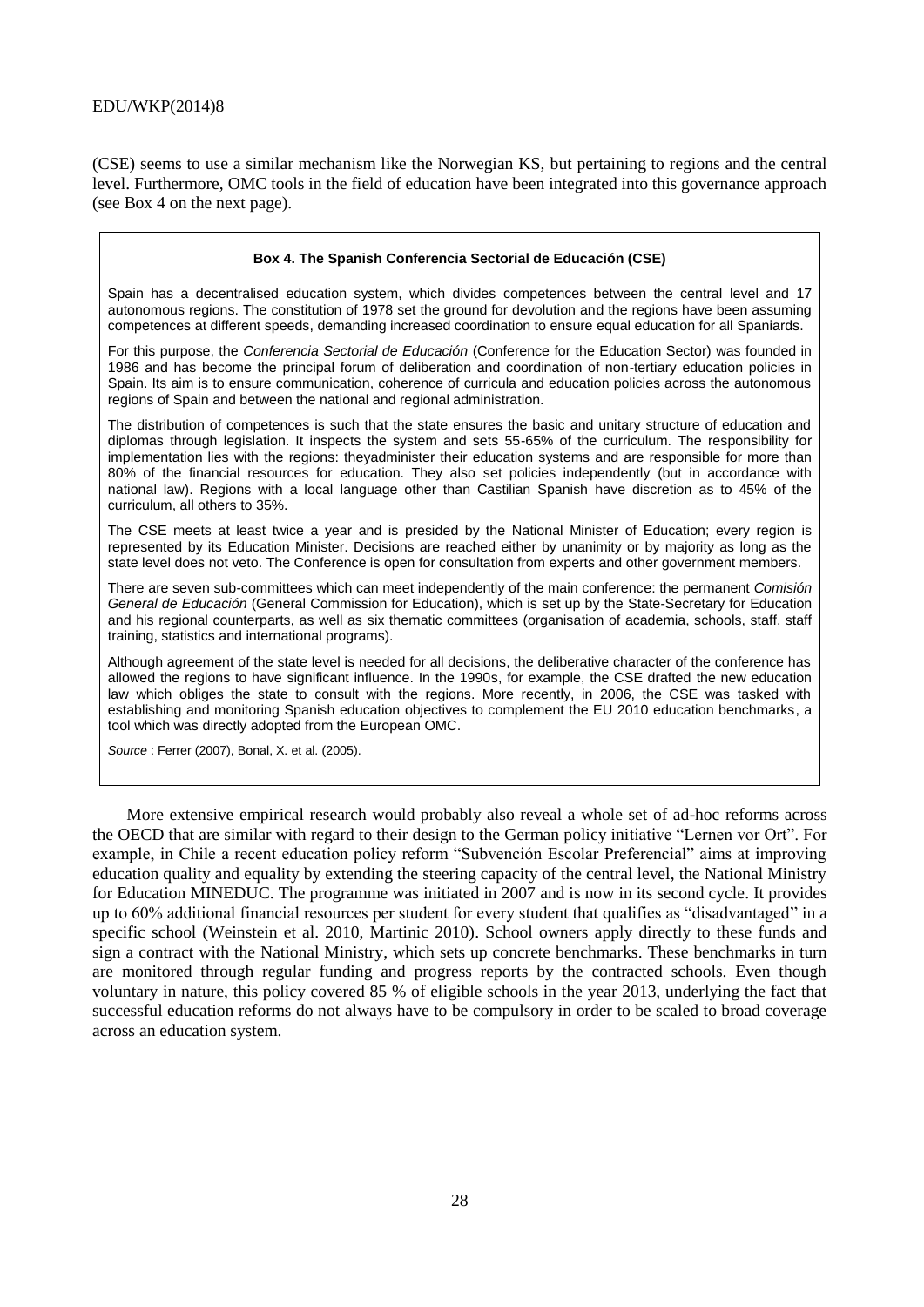#### **5. CONCLUSIONS**

Education governance is facing large transformative challenges, in particular the involvement of further (new) actors and levels, higher demands on the provision of educational services, complex policy problems, and global competition for the best talents. In this context, the fundamental question for central governments is: What are innovative, successful contemporary governance strategies to steer education systems towards the desired outcomes? Analytically, an additional question arises of how these approaches can be analysed in order to identify commonalities that might help other systems to develop similar strategies.

In addressing these questions, this paper first presented a categorisation of modes of governance in multi-level systems based on a continuum between classical ("hard") and new ("soft") along four dimensions (regulations, organisation, financing, and information) and the respective degrees of coercion. The paper then focused on recent empirical examples for soft modes of governance in two national governance systems (Norway and Germany) and compared them to the *Open Method of Coordination (OMC)* in the EU. While OMC turns out to be a more comprehensive approach to steer policy areas, in which the EU has very little formal competences, the three empirical examples show three main commonalities. Each is a multi-staged policy process that puts strong emphasis on transparency and publicity and operates through soft sanctions.

The comparison of soft modes of governance in the field of education offered by this paper can only be a first step, especially as it is a novel approach. Despite the increasing use of softer policy mechanisms in many countries, little has been done to describe and study these developments in a systematic way. OMC might not only provide an interesting example in itself but also a useful lens to look at national policies and provide the necessary analytical reference point. Further work has to be done to develop such an approach, as OMC has so far only been compared to other modes of governance on the supranational or inter-governmental level.

OMC might not only be a promising endeavour in analytical terms, though. Looking at how OMC in the field of education has developed to address the tensions between centrally set objectives and regionally tied competences could lead to a useful policy framework for decentralised governance systems on the national level. It could help to organise centre–periphery interactions by reducing complexity in the system and creating clarity over procedures and expected policy outcomes.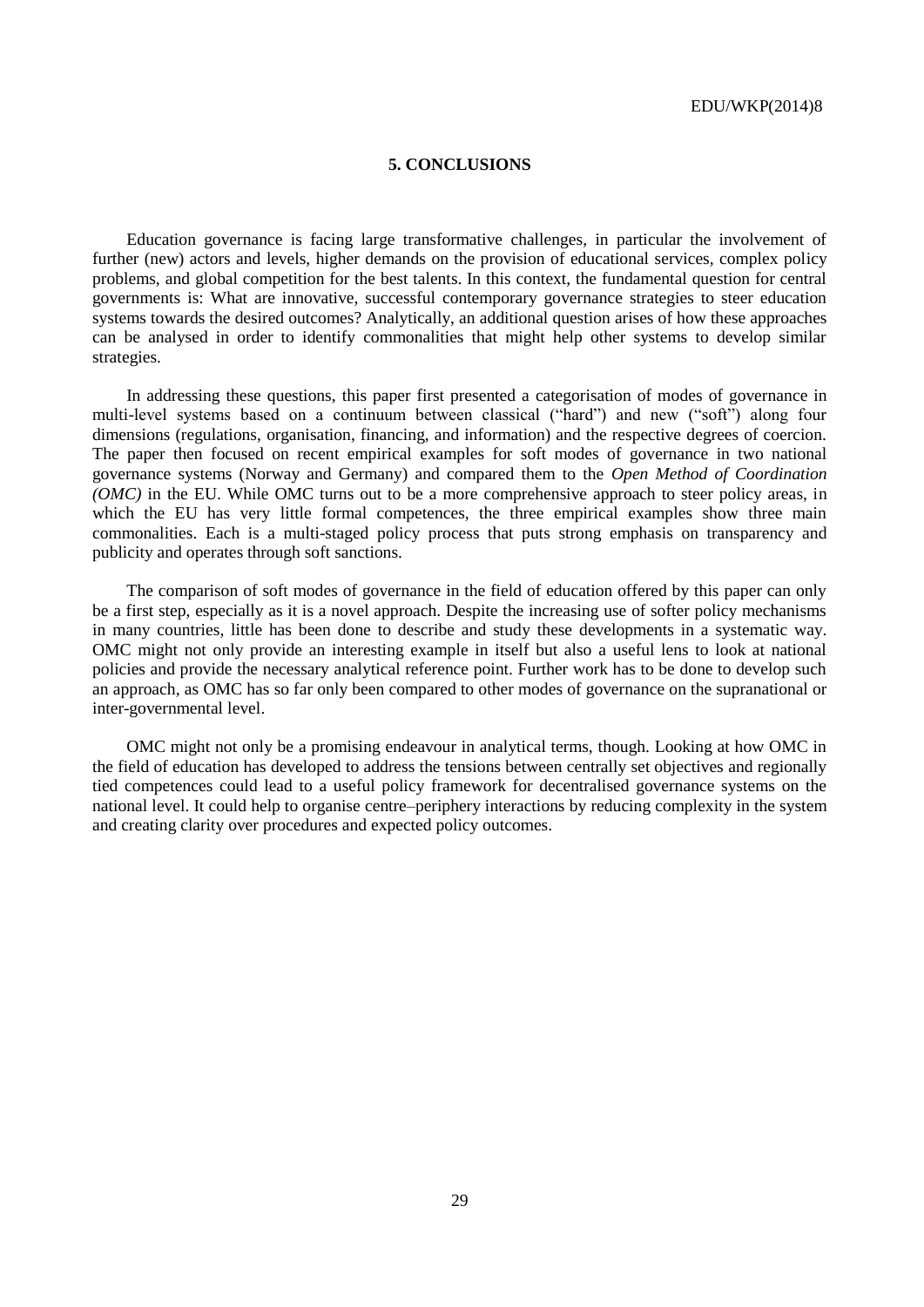#### **REFERENCES**

Abbott, K.W. and D. Snidal (2000), "International Organisation", Vol. 54, No. 3, pp. 421-456.

- Benz and Eberlein (1998), "Regions in European Governance: The Logic of Multi-Level Interaction European University Institute", Working Paper RSC NO 98/31.
- Bonal, X. et al. (2005), *La descentralización educativa en España. Una mirada comparativa a los sistemas escolares de las Comunidades Autónomas*. Barcelona: Fundació Carles Pi i Sunye.
- Borge, L.-E. (2009), "Konsultasjonsordningen mellom staten og kommunesektoren". SØF-rapport nr.05/09. Senter for økonomisk forskning AS.
- Burns, T. and H. Wilkoszewski (2013), "OECD Project on Governing Complex Education Systems", in ITB Info Service 12/2013, p. 23-26.
- Busemeyer, M.R. and J. Vossiek (2014 forthcoming), "Reforming education governance through local capacity-building: A case study of the LvO programme in Germany". OECD Publishing.
- Cerna, L. (2014), "Trust: what it is and why it matters for governance and education", OECD Education Working Papers, No. 108, OECD Publishing.
- Charbit, C. (2011), "Governance of Public Policies in Decentralised Contexts: The Multi-level Approach", OECD Regional Development Working Papers, No. 2011/04, OECD Publishing.
- Charbit, C. and M. Michalun (2009), "Mind the Gaps: Managing Mutual Dependence in Relations among Levels of Government", OECD Working Papers on Public Governance, No. 14, OECD Publishing.
- Citi, M. and M. Rhodes (2007), "New Modes of Governance in the EU: Common Objectives versus National Preferences". European Governance Papers (EUROGOV) *No*. N-07-01.
- Council of the European Union (2003), Outcome of Proceedings. 8981/03. EDUC 83.
- Council of the European Union (2009), Council conclusions of 12 May 2009 on a strategic framework for European cooperation in education and training ('ET 2020'). 2009/C 119/0. [www.consilium.europa.eu/uedocs/cms\\_data/docs/pressdata/en/educ/107622.pdf](http://www.consilium.europa.eu/uedocs/cms_data/docs/pressdata/en/educ/107622.pdf) (consulted October 2013).
- Council of the European Union (2011a), Council conclusions on early childhood education and care: providing all our children with the best start for the world of tomorrow. 2011/C 175/03. [www.eur](http://www.eur-lex.europa.eu/LexUriServ/LexUriServ.do?uri=OJ:C:2011:175:0008:0010:EN:PDF)[lex.europa.eu/LexUriServ/LexUriServ.do?uri=OJ:C:2011:175:0008:0010:EN:PDF](http://www.eur-lex.europa.eu/LexUriServ/LexUriServ.do?uri=OJ:C:2011:175:0008:0010:EN:PDF) (consulted October 2014).
- Council of the European Union (2011b), Recommendation on policies to reduce early school leaving. OJ C 191 2011[. www.eur](http://www.eur-lex.europa.eu/LexUriServ/LexUriServ.do?uri=OJ:C:2011:191:0001:0006:EN:PDF%20)[lex.europa.eu/LexUriServ/LexUriServ.do?uri=OJ:C:2011:191:0001:0006:EN:PDF](http://www.eur-lex.europa.eu/LexUriServ/LexUriServ.do?uri=OJ:C:2011:191:0001:0006:EN:PDF%20) (consulted October 2014).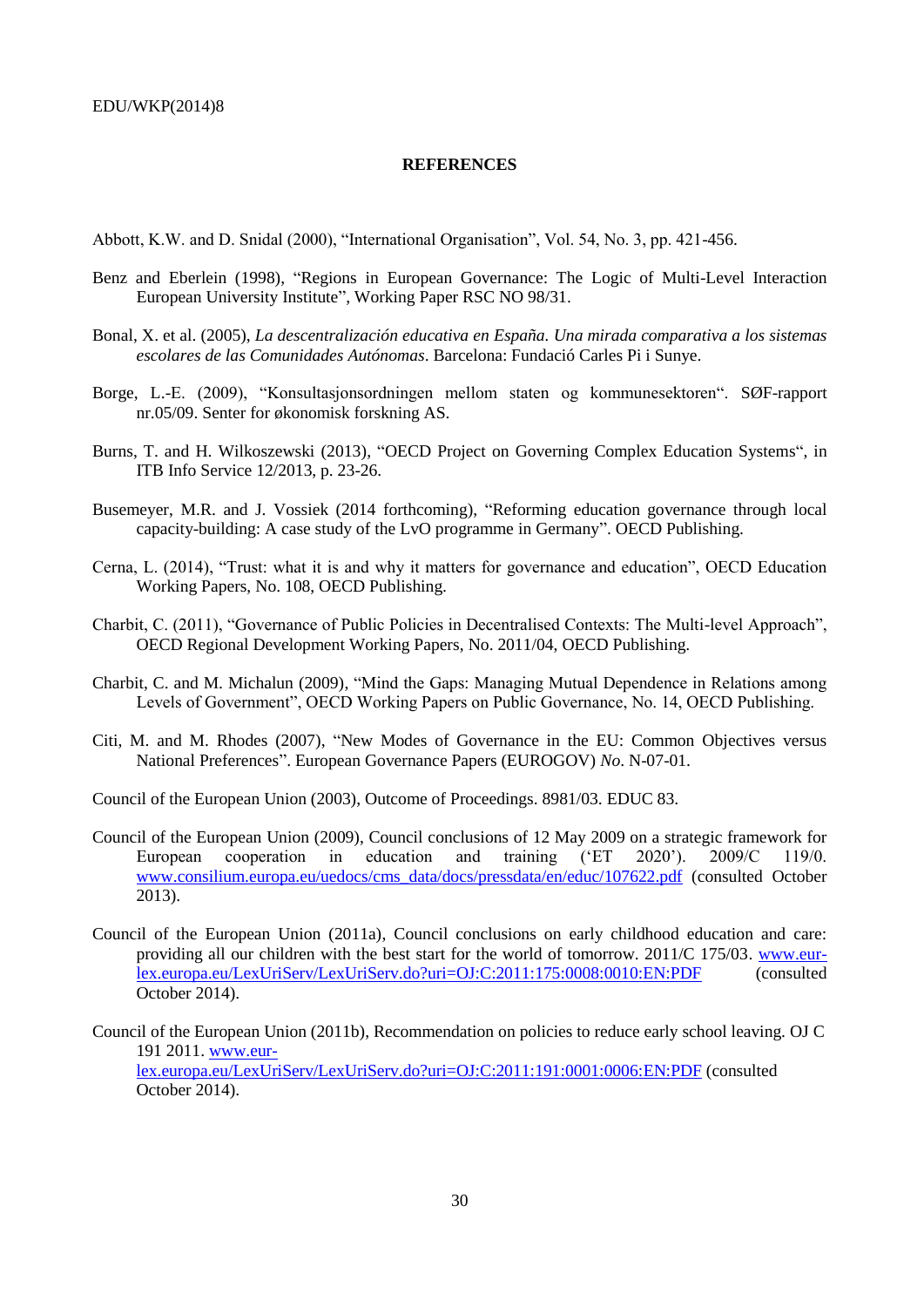- de la Porte, C. and P. Pochet (2003), *The OMC Intertwined with the Debates on Governance, Democracy and Social Europe. Research on the Open Method of Co-ordination and Europe Integration.*
- Eurofound (2013), Open Method of Coordination.
	- [www.eurofound.europa.eu/areas/industrialrelations/dictionary/definitions/openmethodofcoordinatio](http://www.eurofound.europa.eu/areas/industrialrelations/dictionary/definitions/openmethodofcoordination.htm) [n.htm](http://www.eurofound.europa.eu/areas/industrialrelations/dictionary/definitions/openmethodofcoordination.htm) (consulted October 2014).
- Europan Commission (2012), "Update on European policy cooperation in early childhood education and care (ECEC) and in early school leaving (ESL)". Background Paper.
- European Commission (2013a), Country Specific Recommendations. [www.europa.eu/rapid/press](http://www.europa.eu/rapid/press-release_MEMO-13-458_en.htm)[release\\_MEMO-13-458\\_en.htm](http://www.europa.eu/rapid/press-release_MEMO-13-458_en.htm) (consulted October 2014).
- European Commission (2013b), Reducing Early School Leaving: Key Messages and Policy Support. Final Report of the Thematic Working Group on Early School Leaving. [www.ec.europa.eu/education/policy/strategic-framework/doc/esl-group-report\\_en.pdf](http://ec.europa.eu/education/policy/strategic-framework/doc/esl-group-report_en.pdf) (consulted October 2014).
- European Commission (2014a), Education and Training 2020 (ET 2020). [http://europa.eu/legislation\\_summaries/education\\_training\\_youth/general\\_framework/ef0016\\_en.ht](http://europa.eu/legislation_summaries/education_training_youth/general_framework/ef0016_en.htm) [m](http://europa.eu/legislation_summaries/education_training_youth/general_framework/ef0016_en.htm) (consulted October 2014).
- European Commission (2014b), The European Qualifications Framework. [http://ec.europa.eu/ploteus/search/site?f%5B0%5D=im\\_field\\_entity\\_type%3A97](http://ec.europa.eu/ploteus/search/site?f%5B0%5D=im_field_entity_type%3A97) (consulted October 2014).
- European Commission (2014c), The European Semester 2014. [http://ec.europa.eu/europe2020/making-it](http://ec.europa.eu/europe2020/making-it-happen/country-specific-recommendations/index_en.htm)[happen/country-specific-recommendations/index\\_en.htm](http://ec.europa.eu/europe2020/making-it-happen/country-specific-recommendations/index_en.htm) (consulted October 2014).
- Federal Ministry for Education and Research (2013), Local Learning. Background of the Programme. [www.lernen-vor-ort.info/de/98.php](http://www.lernen-vor-ort.info/de/98.php) (consulted October 2014).
- Ferrer, A. (2007), "La coordinacion sectorial en material de educacion en Espana". Rev Adm Sanit, 5(3), pp. 373-89.
- GHK/Technopolis, (2006), Evaluation of the Open Method of Coordination activities coordinated by DG Enterprise and Industry. [www.ec.europa.eu/enterprise/dg/files/evaluation/omc\\_en.pdf](http://www.ec.europa.eu/enterprise/dg/files/evaluation/omc_en.pdf) (consulted October 2014).
- Glouberman, S. and B. Zimmerman (2002), "Complicated and complex systems: What would successful reform of Medicare look like? Commission on the Future of Health Care in Canada". Discussion Paper No. 8.
- Gornitzka, A. (2006), "The Open Method of Coordination as practice A watershed in European education policy?" Arena, Centre for European Studies, University of Oslo, Working Paper No. 16. [www.efta.int/media/documents/eea/seminars/omc-140508/gornitzka.pdf](http://www.efta.int/media/documents/eea/seminars/omc-140508/gornitzka.pdf)
- Gutknecht-Gmeiner, Maria (2012), "Europäische Bildungsinitiativen und nationale Bildungspolitik: Erfahrungen und Bewertungen des nationalen Umgangs mit EU-Initiativen", in: Herzog-Punzenberger, Barbara (Eds.). *Nationaler Bildungsbericht Österreich 2012*, Band 2: Fokussierte Analysen bildungspolitischer Schwerpunktthemen. Graz: Leykam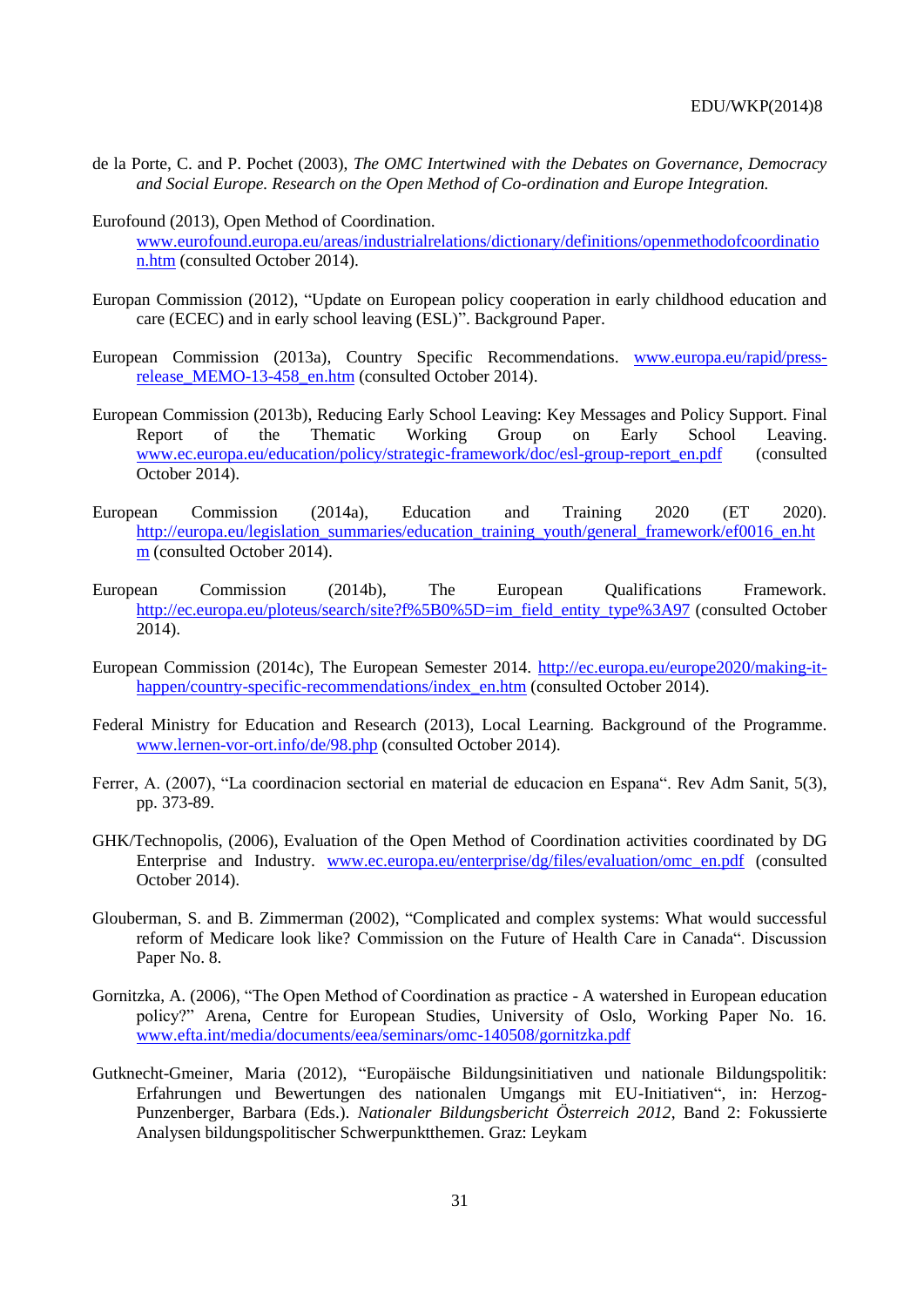- Heidenreich, M. and Zeitlin, J. (eds.) (2009), *Changing European Employment and Welfare Regimes: The influence of the open method of coordination on national reforms*. Routledge, London.
- Hooge, E., T. Burns and H. Wilkoszewski (2012), "Looking Beyond the Numbers: Stakeholders and Multiple School Accountability", OECD Education Working Papers, No. 85, OECD Publishing, <http://dx.doi.org/10.1787/5k91dl7ct6q6-en>
- Hooghe, L., and G. Marks (2002), Types of multi-level governance. Cahiers européens de Sciences Po 3 June. [www.cee.sciences-po.fr/erpa/docs/wp\\_2002\\_3.pdf](http://www.cee.sciences-po.fr/erpa/docs/wp_2002_3.pdf) (consulted October 2014).
- Indset, M. and J. E. Klausen (2008), *Vurdering av konsultasjonsordningen som virkelmiddel i styringsdialogen mellom staten og kommunesektoren*. NIBR desember 2008.
- Karch (2007), Emerging Issues and Future Directions in state Policy Diffusion ResearchState Politics & Policy Quarterly 7: 54.
- KS Kommunesektorens organisasjon (2013), [www.ks.no/tema/Om-KS/KS-in-English/About-](http://www.ks.no/tema/Om-KS/KS-in-English/About-KS/)[KS/%20\(](http://www.ks.no/tema/Om-KS/KS-in-English/About-KS/)consulted October 2014).
- Lander, B. (2011), Kommunales Bildungsmonitoring Bereitstellung regionalisierter Bildungsdaten am Beispiel der Landesdatenbank NRW. [www.staedtestatistik.de/fileadmin/vdst/ag-nord](http://www.staedtestatistik.de/fileadmin/vdst/ag-nord-west/2011/AG_NW_2011_Lander_.pdf)[west/2011/AG\\_NW\\_2011\\_Lander\\_.pdf](http://www.staedtestatistik.de/fileadmin/vdst/ag-nord-west/2011/AG_NW_2011_Lander_.pdf) (consulted January 2014).
- Lange, B. and Alexiadou, N. (2007), "New Forms of European Union Governance in the Education Sector? A Preliminary Analysis of the Open Method of Coordination". In: European Educational Research Journal, Volume 6, Number 4, 2007, 321-335.
- Jouen M., M., R. Dehousse, P. Pochet, S. Collignon, R.-U. Sprenger, R. Salais, J. Gabolde and H. de Sousa (2005), "The Lisbon strategy and the open method of co-ordination: 12 recommendations for an effective multi-level strategy". Policy Paper No. 12. Notre Europe. Études&Recherches. [www.notre](http://www.notre-europe.eu/media/policypaper12_01.pdf?pdf=ok%20)[europe.eu/media/policypaper12\\_01.pdf?pdf=ok%20\(](http://www.notre-europe.eu/media/policypaper12_01.pdf?pdf=ok%20)consulted October 2014).
- Marks, G. (1992), "Structural policy in the European Community", in: Sbragia, A. (ed.), *Europolitics. Institutions and policymaking in the 'new' European Community*. 191–225.
- Martinic, S. (2010), "Cambios en las Regulaciones del Sistema Educative. Hacia und Estado Evaluador?" In: Martinic, S. & Elacqua, G. (Eds.) *Fin de ciclo*. Pontifica Universidad Católica de Chile and UNESCO, pp. 55-80.
- Meyer, H., S. Barber and C. Luenen (2011), *The open method of coordination: a governance mechanism for the G20?* Bertelsmann Stiftung, Brussels, Belgium. <http://eprints.lse.ac.uk/39365/> (consulted October 2014).
- Ministry of Education and Research (2013), White Paper No 41 (2008-2009) Quality in ECEC. Fact Sheet. [www.regjeringen.no/upload/KD/Vedlegg/Barnehager/Kvalitesmeldingen/FactsheetSTMeld41.pdf](http://www.regjeringen.no/upload/KD/Vedlegg/Barnehager/Kvalitesmeldingen/FactsheetSTMeld41.pdf) (consulted October 2014.
- Norwegian Ministry of Local Government and Modernisation (2008). Local Government in Norway. [www.regjeringen.no/upload/KRD/Vedlegg/KOMM/internasjonalt/H-2224.pdf%20\(](http://www.regjeringen.no/upload/KRD/Vedlegg/KOMM/internasjonalt/H-2224.pdf)consulted October 2014).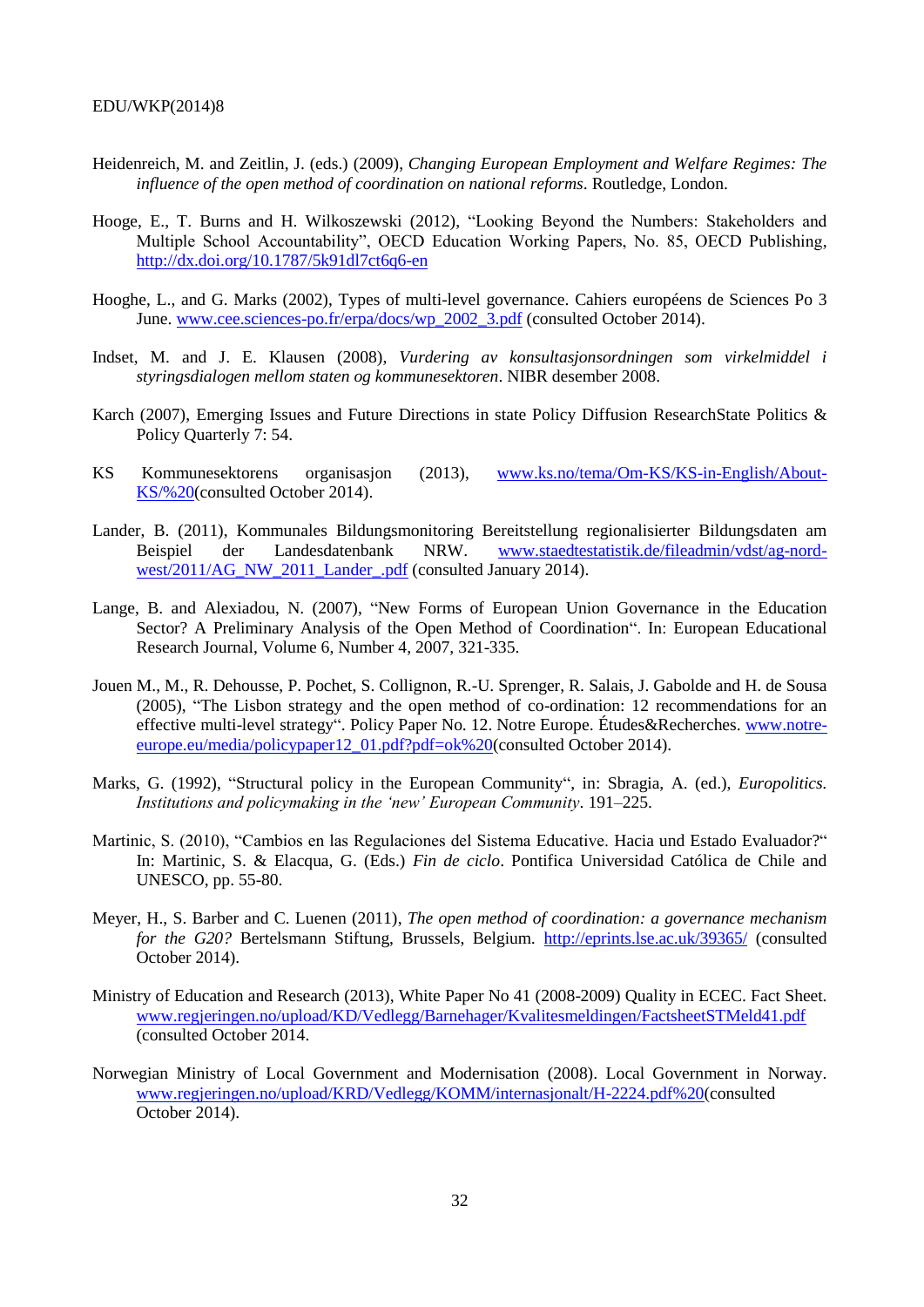- Norwegian Ministry of Local Government and Modernisation (2013), Tjenestepensjon etter skifte av arbeidsgiver og struktur- endringer i offentlig sector. [www.regjeringen.no/nb/dep/fad/dok/](http://www.regjeringen.no/nb/dep/fad/dok/nouer/2000/nou-2000-28/11/3/1.html?id=361970%20) [nouer/2000/nou-2000-28/11/3/1.html?id=361970%20](http://www.regjeringen.no/nb/dep/fad/dok/nouer/2000/nou-2000-28/11/3/1.html?id=361970%20) (consulted October 2014).
- OECD (2013), *Trend Shaping Education 2013*. OECD Publishing, [http://dx.doi.org/10.1787/trends\\_edu-](http://dx.doi.org/10.1787/trends_edu-2013-en)[2013-en.](http://dx.doi.org/10.1787/trends_edu-2013-en)
- OECD (2012a), *Education at a Glance Indicators*. Indicator C2. <http://www.oecd.org/edu/eag2012> (consulted October 2014).
- OECD (2012b), Governing Complex Education Systems. Project Plan 2013-2014. OECD. [www.oecd.org/edu/ceri/GCES%20Project%20Plan%202013-2014\\_new.pdf%20](http://www.oecd.org/edu/ceri/GCES%20Project%20Plan%202013-2014_new.pdf) (consulted October 2014).
- OECD (2012c), *Education at a Glance 2012: OECD Indicators*, OECD Publishing. [http://dx.doi.org/10.1787/eag-2012-en.](http://dx.doi.org/10.1787/eag-2012-en)
- OECD (2011), *Education at a Glance 2011: OECD Indicators*, OECD Publishing. <http://dx.doi.org/10.1787/eag-2011-en>
- Papadopoulos, Y. (2013), "The challenge of transnational private governance: Evaluating authorization, representation, and accountability". LIEPP Working Paper. SciencesPo.
- Piattoni, S. (2009): "Multi-level governance in the EU. Does it Work?" Paper presented at "Globalization and Politics: A Conference in Honor of Suzanne Berger", MIT. [www.princeton.edu/~smeunier/Piattoni%20\(](http://www.princeton.edu/~smeunier/Piattoni)consulted October 2014).
- Programmstelle "Lernen vor Ort" (2011a), *Werkstattbericht Bildungmonitoring als Bestandteil des Bildungsmanagements*. Bonn.
- Programmstelle "Lernen vor Ort" (2011b), *Werkstattbericht IT-Instrumentarium für das Bildungsmonitoring*. Bonn.
- Radaelli, C. M. (2003), *The Open Method of Coordination: A new governance architecture for the European Union?* Swedish Institute for European Policy Studies.
- Rhodes, R.A.W. (2007), "Understanding governance: ten years on". Organization Studies August 2007, Vol. 28, No. 8, pp. 1243-1264.
- Rodrigo et al. (2009),"Multi-Level Regulatory Governance: Policies, Institutions and Tools for Regulatory Quality and Policy Coherence", OECD Working Papers on Public Governance, No. 13, OECD Publishing.
- Schäfer, A. (2004), "A New Form of Governance? Comparing the Open Method of Coordination to Multilateral Surveillance by the IMF and the OECD", MPIfG Working Paper 04/5.
- Schmitter, P. (2004), "Neo-functionalism", in A. Wiener and T. Diez (Eds.): *European Integration Theory*, Oxford: Oxford University Press, pp. 45-74.
- Snyder, S. (2013), "The Simple, the Complicated, and the Complex: Educational Reform Through the Lens of Complexity Theory", OECD Education Working Papers, No. 96, OECD Publishing, <http://dx.doi.org/10.1787/5k3txnpt1lnr-en>